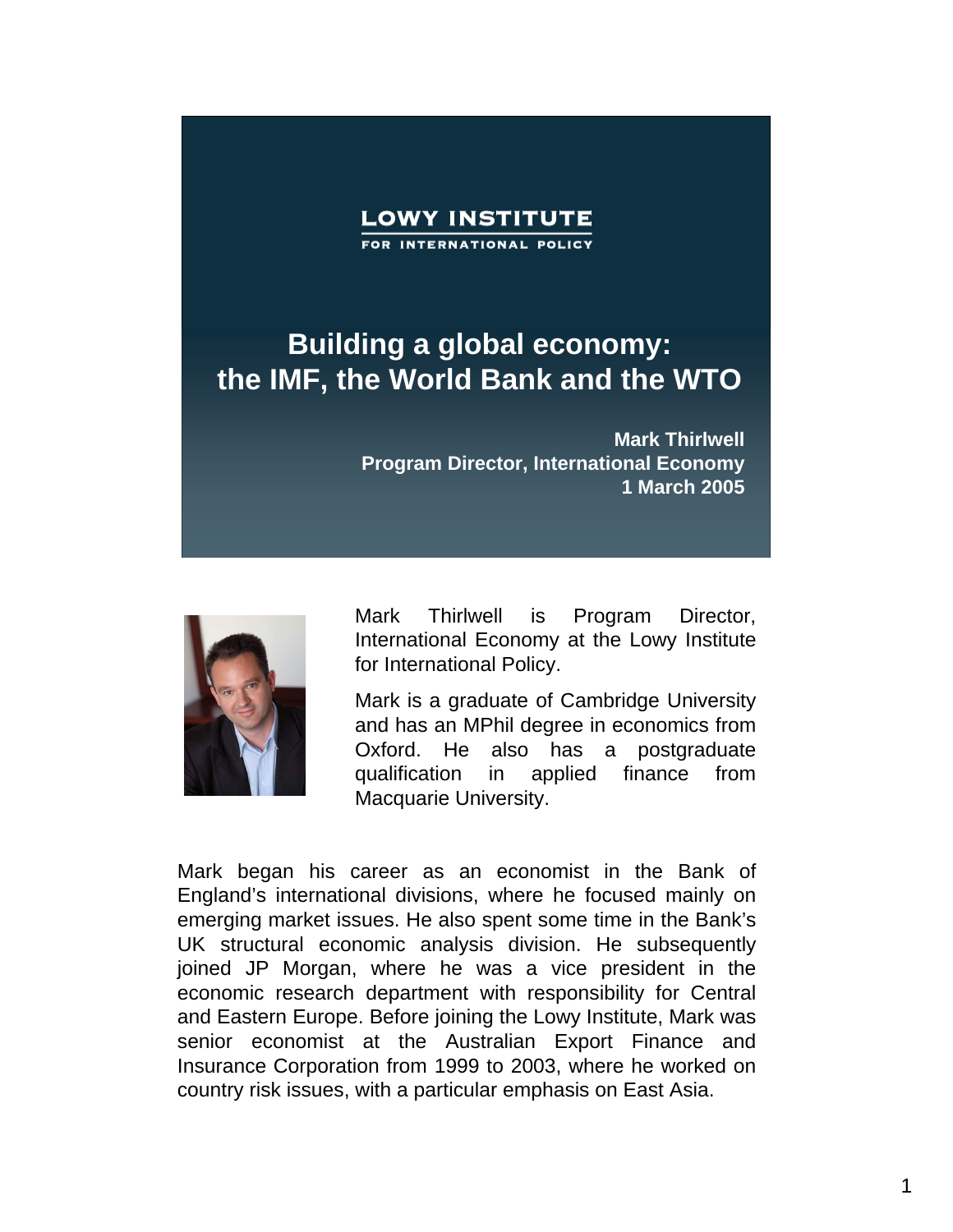# **LOWY INSTITUTE** FOR INTERNATIONAL POLICY **Structure of presentation** 1. Theoretical framework. 2. The first global economy. 3. International economic fragmentation. 4. Rebuilding the international economy. 5. The new global economy. 6. Annex: Background material on the IMF, World Bank and WTO.

Basic approach:

Sketch out theoretical framework for thinking about why have international institutions like IMF, Bank, WTO in the first place.

Then look at how these theoretical considerations have interacted with the reality of the international economy, and how the institutions themselves have adapted to the changing environment.

Not focusing on institutional detail. This is available from the web sites of the three institutions, some of which is summarised in the annex.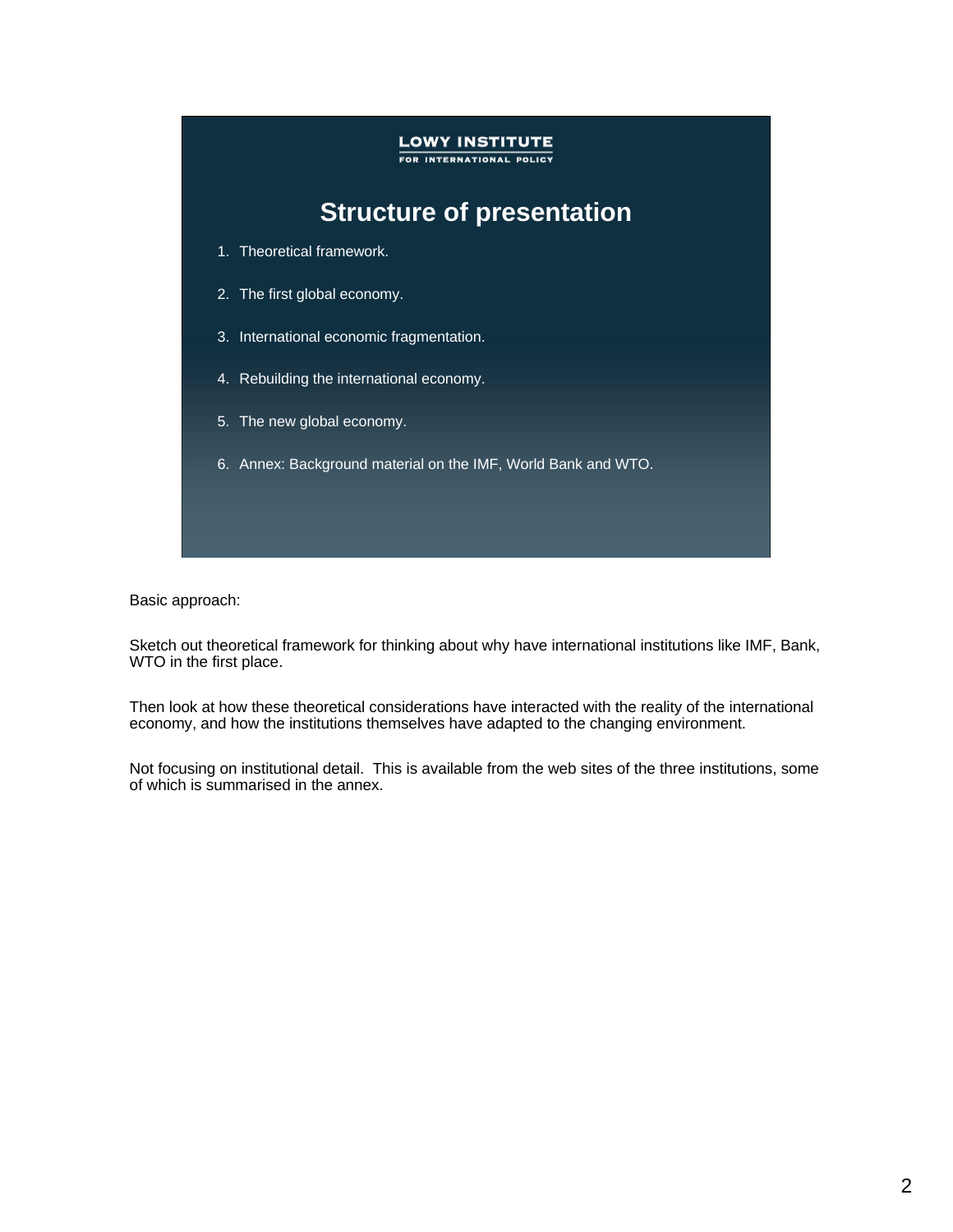## **LOWY INSTITUTE**<br>FOR INTERNATIONAL POLICY

### **1. Theoretical framework**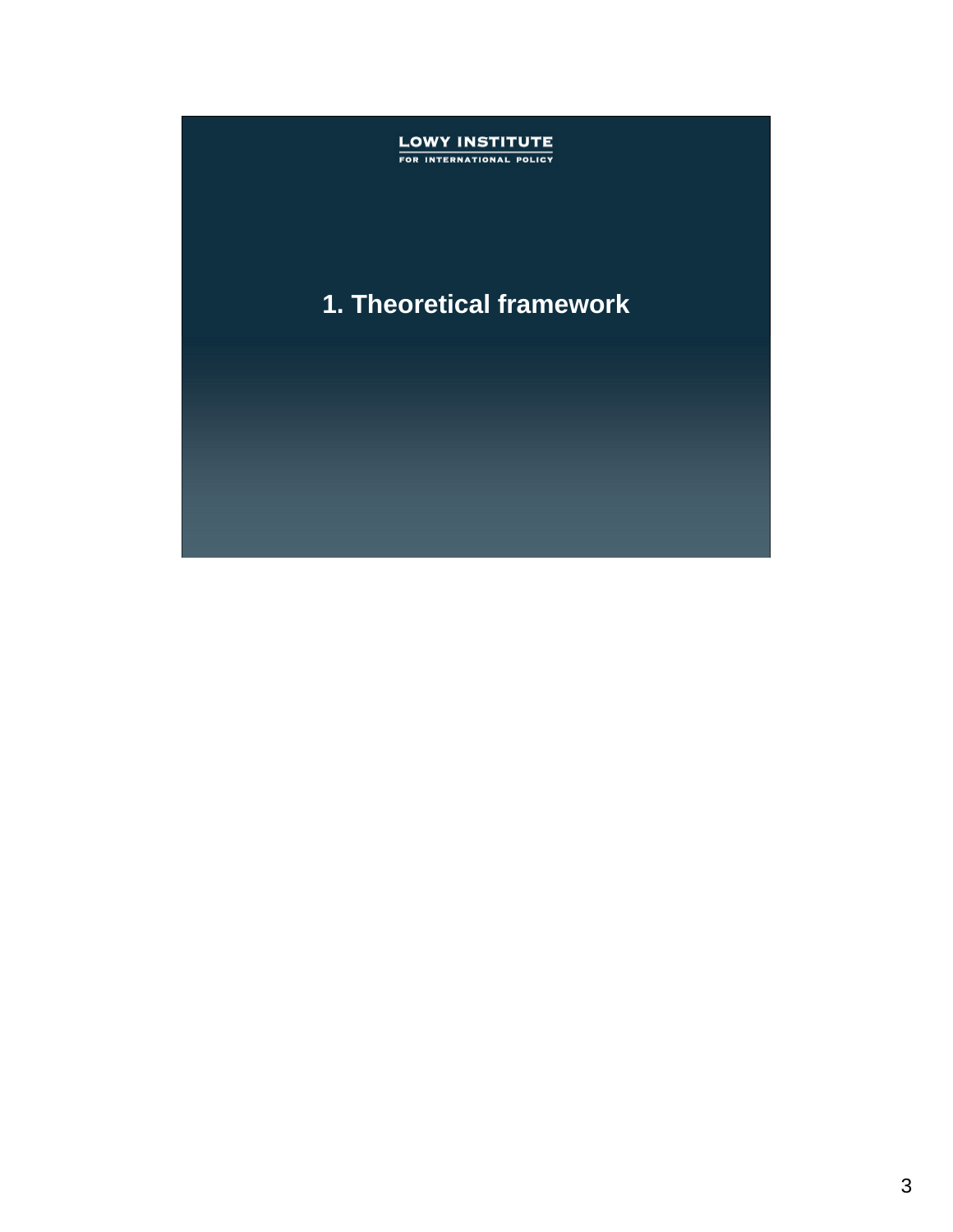

IMF & World Bank & WTO are international public institutions designed to help promote global collective action – to build &/or manage the international economy.

Immediate question – why do we need to build such institutions? Why not just rely on market forces to provide an outcome, or at least the workings of national policies? One economic explanation is problem of *market failure*. Market failure arises when private markets fail to deliver appropriate outcome. (Note other explanations include political and historical ones.)

One source of market failure at *international* level is way that economic interdependence creates spillovers - externalities - from national policies that influence international economic environment. E.g. one country's decision to change exchange rate policy (devalue, revalue) will influence the competitiveness of other economies; similarly, decisions to tighten or loosen domestic policy influence demand for imports, etc. Hence national welfare is a product not just of own national policies, but of policies elsewhere . . . & as get more international economic integration ('globalisation') get increase in number & magnitude of spillovers.

Externalities lead to possibility of collective action problems / coordination failures. E.g. in early 1980s the economies of the industrialized world tightened monetary policy to dis-inflate. But with each country tightening policy, the collective result was that each individual country tightened policy 'too much' once *global* monetary conditions were taken into account. Better to have had some form of coordination.

Example of coordination failure is an international financial panic, in which otherwise solvent economies can't borrow, as each individual lender individually wants to rationally reduce his/her exposure, but collectively leads to worst outcome (prisoners dilemma game). Role for international lender of last resort / crisis manager to provide funds, stem panic, and overcome coordination problem. Trade-off with moral hazard – argument that presence of such institution encourages riskier behaviour on part of borrower / other lenders.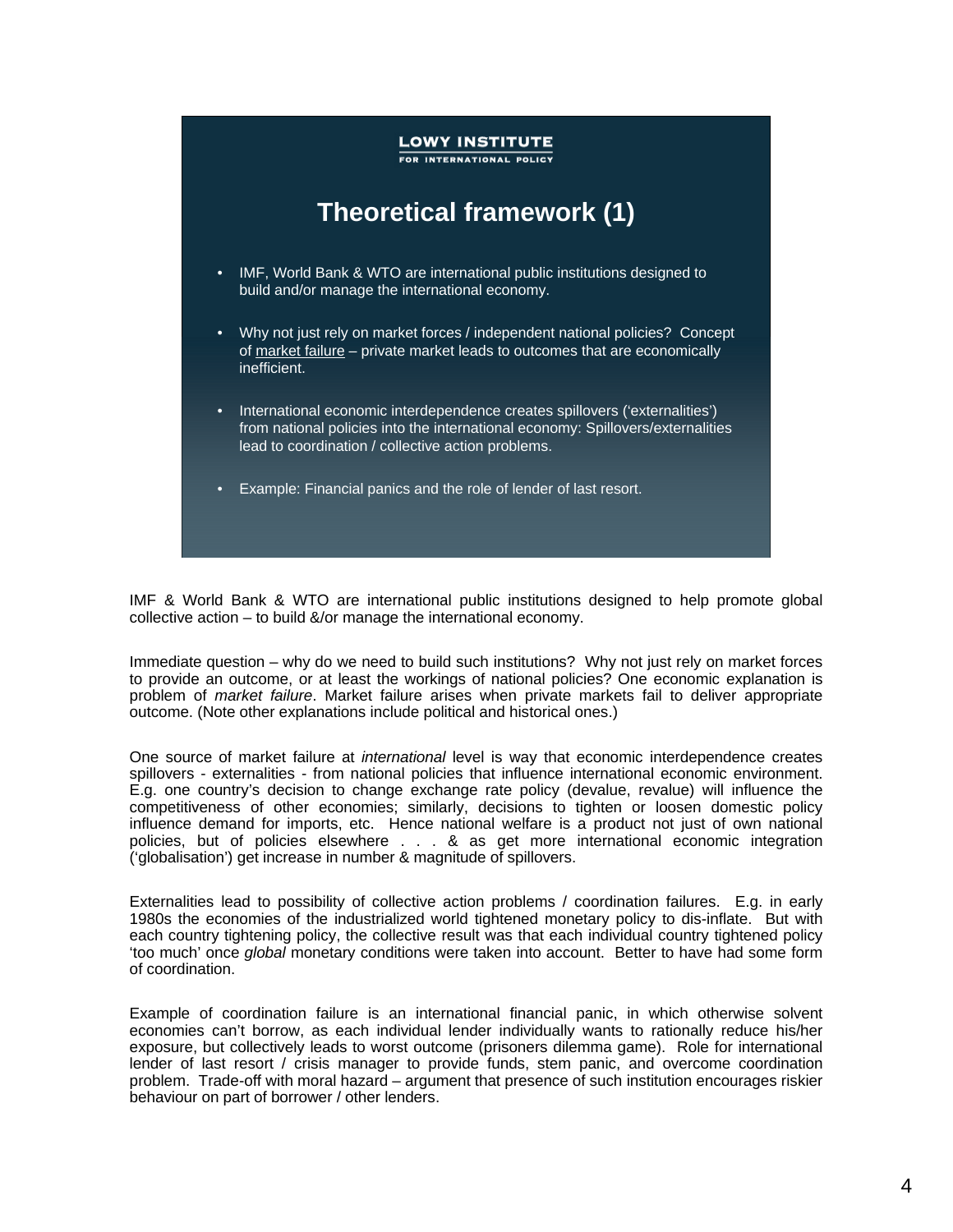## **LOWY INSTITUTE** FOR INTERNATIONAL POLICY **Theoretical framework (2)** • Related set of market failures linked to provision of international public goods. • Can argue that international institutions are response to coordination problems / provision of international public goods. • Three frameworks – Guitian rules (predictability) v discretion (flexibility); – Obstfeld & Taylor international financial policy 'trilemma'; – Rodrik's political trilemma.

Another market failure relates to concept of a public good. Two features; *non-rivalry* - consumption by me doesn't stop consumption by you; and *non-excludability* – can't exclude an individual from enjoying the good. Result is difficult for private markets to provide due to free-rider problem. E.g. street sign / national defence. Many public goods local / national. But if cross borders e.g. international economic coordination, basic research into development/health care then *international* public good.

Can see international institutions as created to provide international public goods (e.g. World Bank provides policy advice, IMF overcomes coordination problems, WTO enforces MFN trade rules etc).

Three ways of interpreting changing international environment:

1. Guitian: Two general approaches to overcoming coordination problems; (1) rules based systems based on mutually agreed rules – international considerations dominate - predictable but rigid; (2) discretion based systems - national considerations dominate & focus is on flexibility of international environment. Evolution of the international economic system a story of recurrent swings b/w these two solutions.

2. Obstfeld & Taylor: economic policymakers face a policy 'trilemma': not possible for government to simultaneously peg its exchange rate, maintain open capital markets, & conduct independent monetary policy ('unholy trinity') Government can only achieve two of the three at any one time. E.g. fix exchange rate & open capital account, implies no monetary independence. As trade-offs change, so does the international monetary system.

3. Rodrik: political trilemma in world economy: must choose two from international economic integration, nation state, and 'mass politics'. E.g. if want international economic integration, sacrifice either mass politics (Argentine route until crisis) or nation states (EU-Federalist route)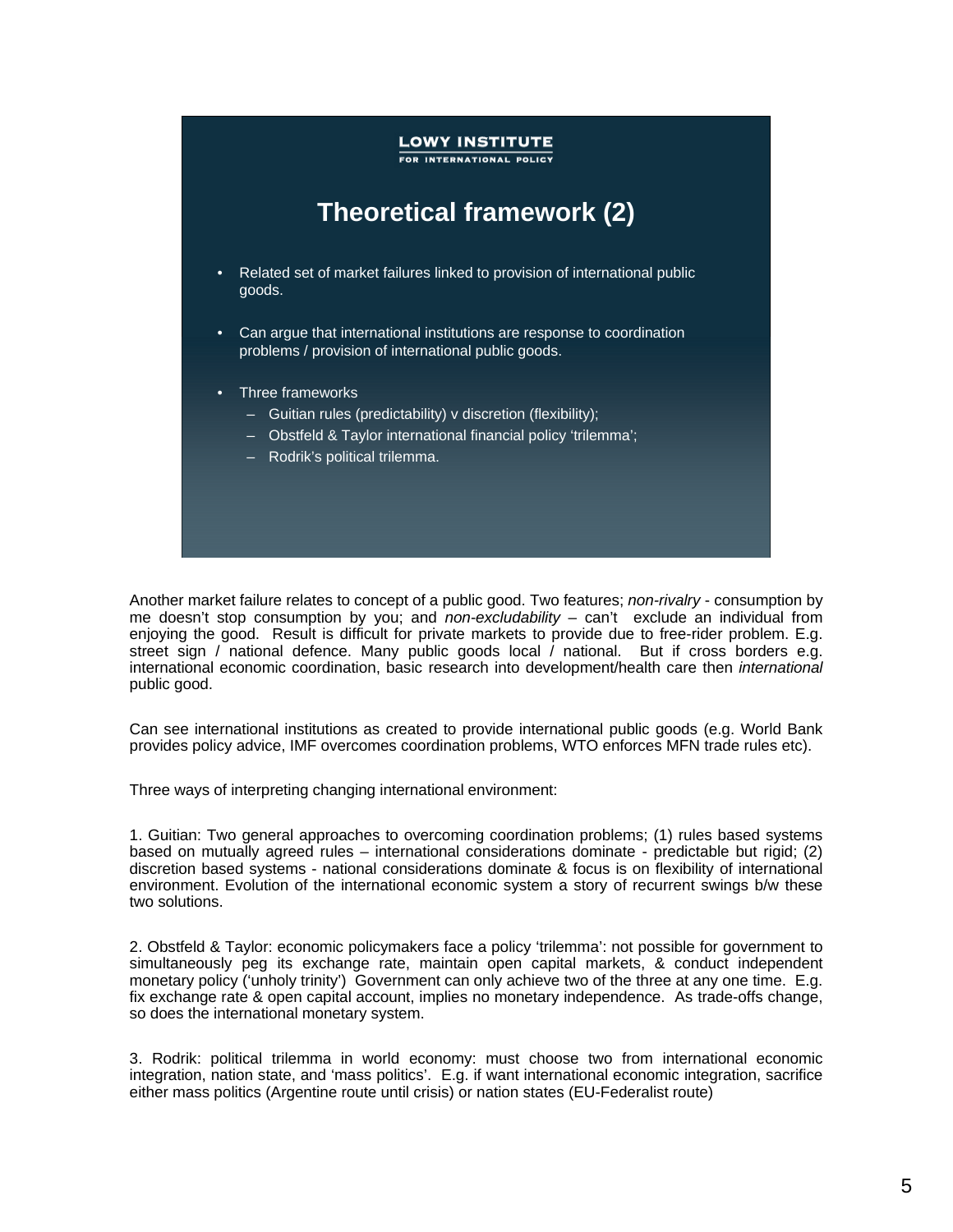

Begin by applying to first age of global capitalism . . .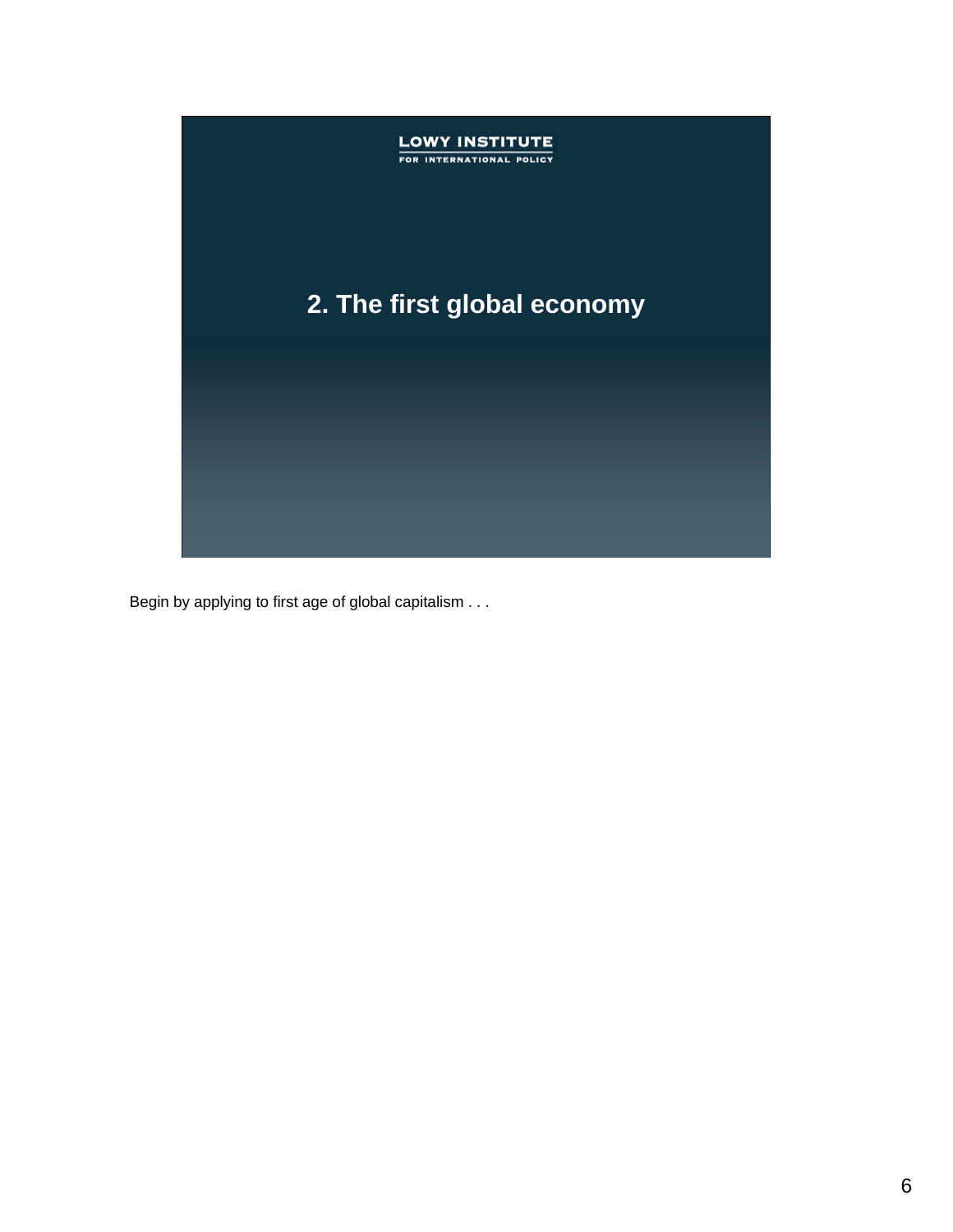FOR INTERNATIONAL POLICY

### **The first age of global capitalism**

*What an extraordinary episode in the economic progress of man that age was which came to an end in August, 1914 . . .The inhabitant of London could order by telephone, sipping his morning tea in bed, the various products of the whole earth, in such quantity as he might see fit, and reasonably expect their early delivery upon his doorstep; he could at the same moment and by the same means adventure his wealth in the natural resources and new enterprises of any quarter of the world, and share, without exertion or even trouble, in their prospective fruits and advantages; or he could decide to couple the security of his fortunes with the good faith of the townspeople of any substantial municipality in any continent that fancy or information might recommend. He could secure forthwith, if he wished it, cheap and comfortable means of transit to any country or climate without passport or other formality, could despatch his servant to the neighboring office of a bank for such supply of the precious metals as might seem convenient, and could then proceed abroad to foreign quarters, without knowledge of their religion, language, or customs, bearing coined wealth upon his person, and would consider himself greatly aggrieved and much surprised at the least interference. But, most important of all, he regarded this state of affairs as normal, certain, and permanent, except in the direction of further improvement, and any deviation from it as aberrant, scandalous, and avoidable.* John Maynard Keynes, The Economic Consequences of the Peace (1919).

Current age of international economic integration *not* historically unprecedented; period before WW1 also saw high level of integration – first age of global capitalism. Illustrated here by famous Keynes quote.

( Keynes was an adviser to the British government during WW1, and came to public attention with publication of The Economic Consequences of the Peace (source of this quote) which in effect argued that the allies policy of squeezing reparations out of Germany would lead to the collapse of the German economy. Keynes went on to write The General Theory of Employment, Interest and Money (published in 1936) a founding text of macroeconomics. Keynes also played key role in the Bretton Woods conference in 1944. )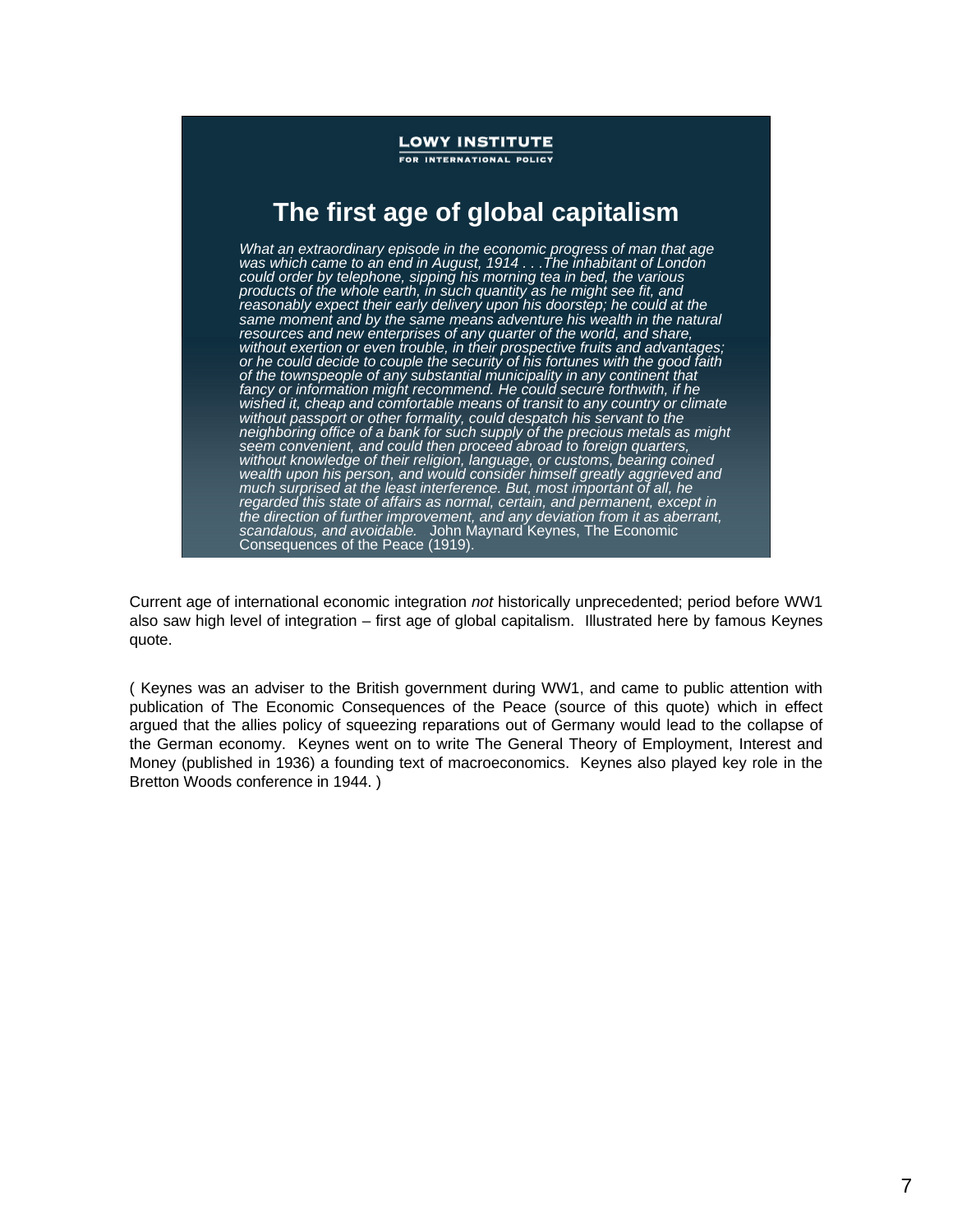## **LOWY INSTITUTE** FOR INTERNATIONAL POLICY **The pre-WW1 international economy** • International trading system provided by network of bilateral trade agreements signed after 1860. • By 1880s free trade in retreat – but modest protectionism outweighed by other pro-trade factors, especially technology. • International monetary system provided by combination of Gold Standard and Bank of England (rules based system). • Trilemma involved sacrificing monetary autonomy for fixed exchange rates and capital mobility; also sacrificed flexibility for predictability; very early days for mass politics so Rodrik trilemma not yet biting?

How did the first global economy overcome international coordination / global public goods / market failure problems? No formal international institutions like IMF to provide global public goods such as international monetary system.

International trade system created by network of bilateral trade agreements, starting with the Cobden-Chevalier Treaty of 1860 between Britain and France. Crucial feature was a **Most Favoured Nation (MFN)** clause - if one party negotiated trade treaty with third party, then other party would automatically benefit from the treatment given to the most favoured nation. In early 1860s France negotiated series of treaties with almost every European economy except Russia, and benefits accrued to Britain and other trading partners. By 1880 protectionist pressures on rise again, but other lifts to trade (esp. falling transport costs due to technological advances such as railways, iron-hulled steamships) more than offset any drag.

International monetary system provided by combination of gold standard and Bank of England. After 1870s, collective action / coordination problem increasingly managed by gold standard arrangement if played by 'rules of game' & didn't offset impact of gold flows - automatic adjustment mechanism (price-specie-flow mechanism). E.g. overheating economy - increase imports - payments deficit sell gold - money supply contacts - economy cools - imports shrink. At same time sterling played increasing role as international currency used to settle trade payments.

Gold standard falls into category of rules based system, with relatively little discretion. Financial trilemma settled by sacrificing domestic monetary autonomy (under gold standard rules of game) in return for fixed exchange rates and capital mobility. Possible given only limited democratic representation and limited belief in ability/attractiveness of government stabilizing the economy –links back to the Rodrik trilemma.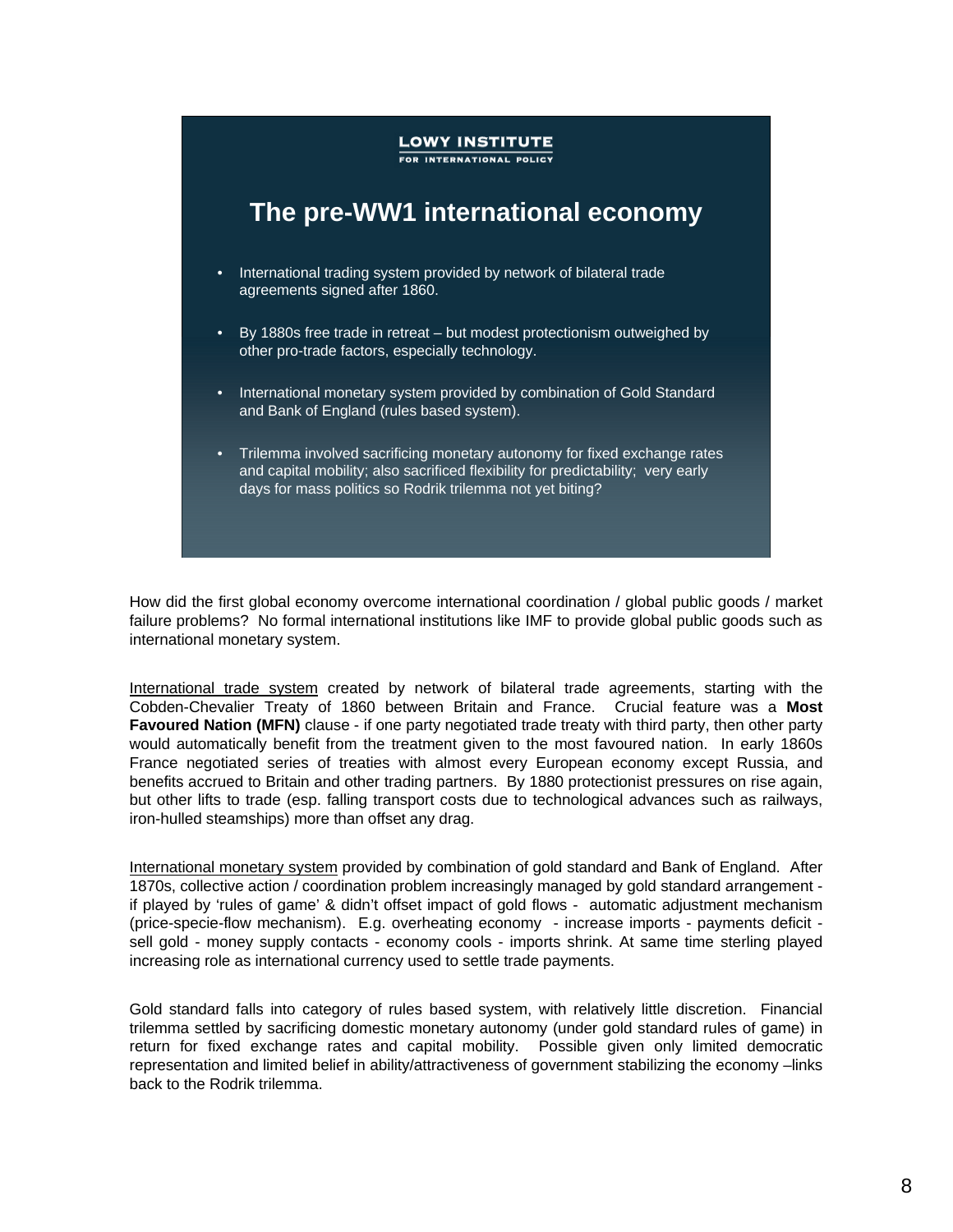

Already, link starting to be drawn between health of international economy / level of international economic integration, and international security.

One famous example: Sir Norman Angell's (winner of the Nobel Peace Prize in 1933) *The Great Illusion* was published in 1910, translated into twenty-five languages and sold over two million copies.

Basic thesis was that military and political power no longer gave a nation any commercial advantage since it was 'an economic impossibility for one nation to seize or destroy the wealth of another'. Subsequently Angell has been interpreted as arguing that war was impossible because of the economic costs involved, but this seems to be a mis-reading: the 'Great Illusion' that he wanted to debunk was the idea that wars could be economically advantageous, when in reality they would be economically disastrous.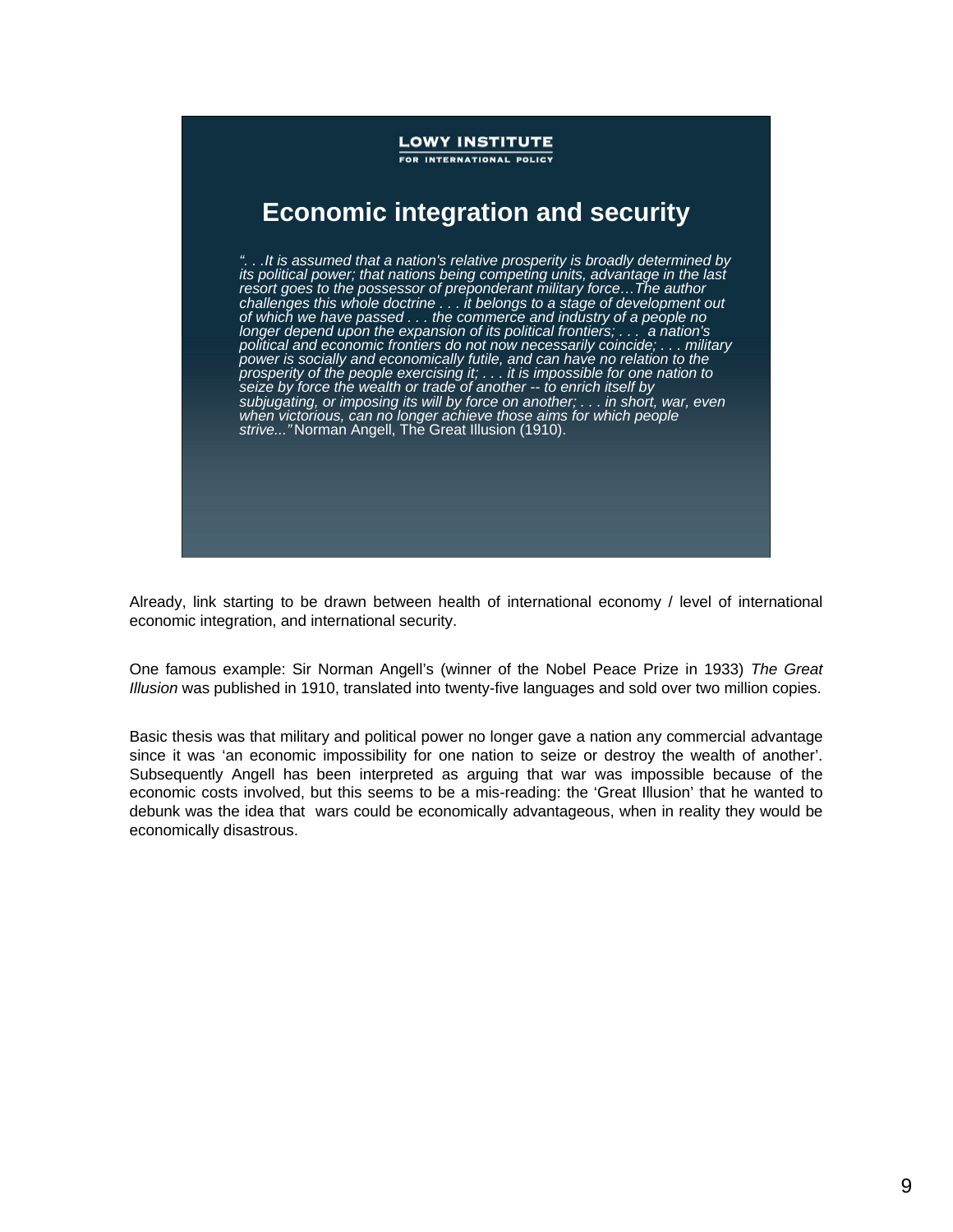## **LOWY INSTITUTE**<br>FOR INTERNATIONAL POLICY

### **2. International economic fragmentation**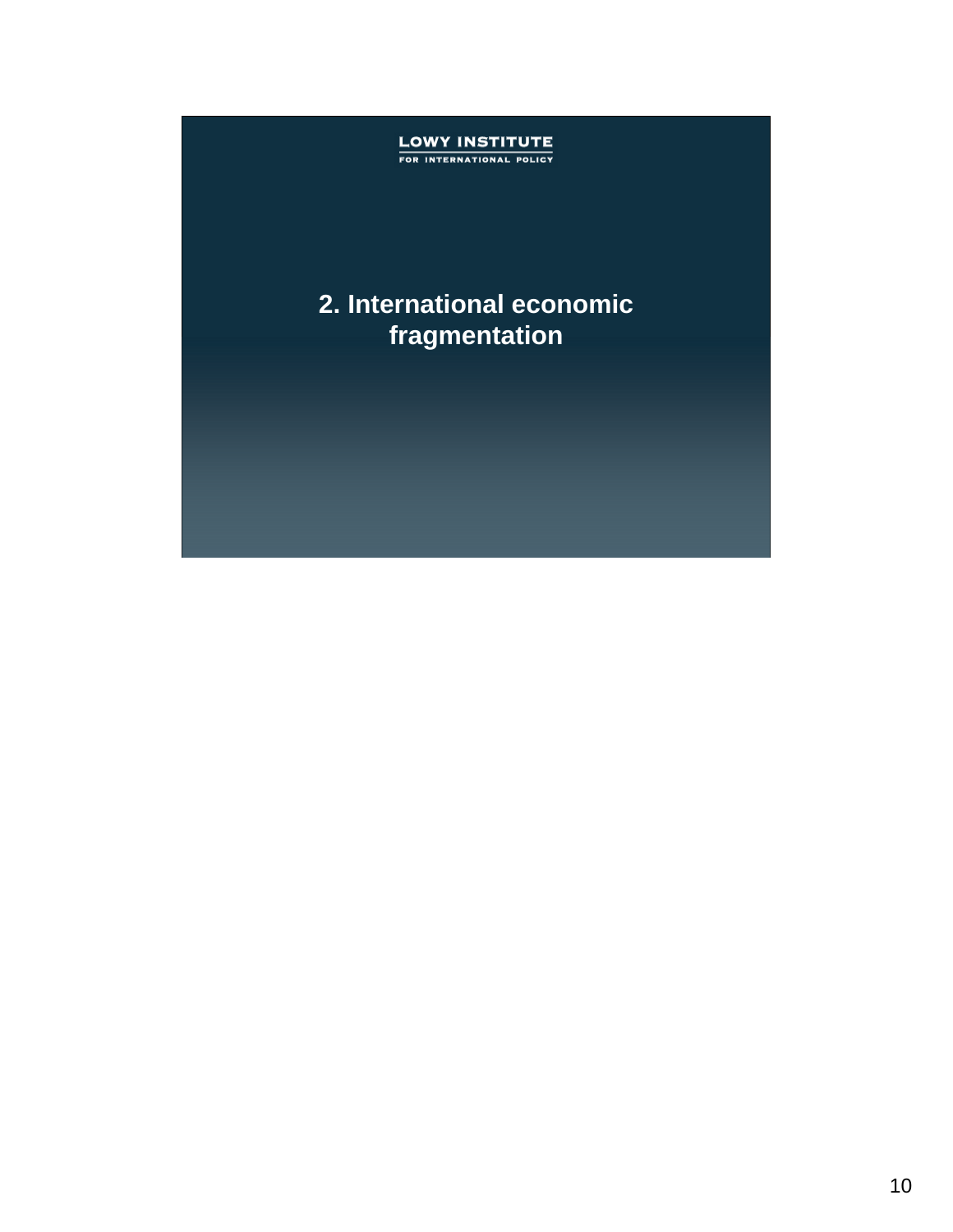

After WW1 was over, attempts to build a 'New World Order' largely unsuccessful – proved unable to resurrect international economy of first age of global capitalism. Legacy of WW1 was trade controls, collapse of private capital markets and monetary instability / inflationary pressures. Repeated attempts to re-establish gold standard may have unduly hampered domestic policy ('golden fetters), and were anyway finally abandoned.

Great Depression as example of major market failure – undermined idea that economies were selfcorrecting (hence Keynes' *General Theory*) – risk that free-market capitalism was doomed, to be replaced by state-led system (Fascist or Communist) unless government could somehow 'safeguard' economic stability & welfare (stabilization policy, welfare state).

In 1930 US President Herbert Hoover signed the Smoot-Hawley tariff act, despite formal protests by more than 30 countries. The measure increased tariff barriers and prompted retaliatory measures worldwide . Quantitative restrictions came to cover between 50% and 70% of world trade flows, and trade had fallen by two-thirds by 1933. As trade flows fell, the international trading system fragmented into preferential trading blocs. Example of externalities – both economic and political. Countries also pursuing policy of competitive devaluations – another example of collective action problems. So both trade and exchange rate policies headed down the route of 'beggar thy neighbour' policies.

By 1930s liberal economic order of pre-WW1 era lost: free trade replaced by protectionism and trading blocs; gold standard by floating exchange rates; and freedom of capital flows by exchange controls. World moved from rigid rules towards greater discretion/national independence. Monetary policy trilemma met by sacrificing fixed exchange rates, and political trilemma by sacrificing international economic integration.

Economic failure linked to rise of political extremism.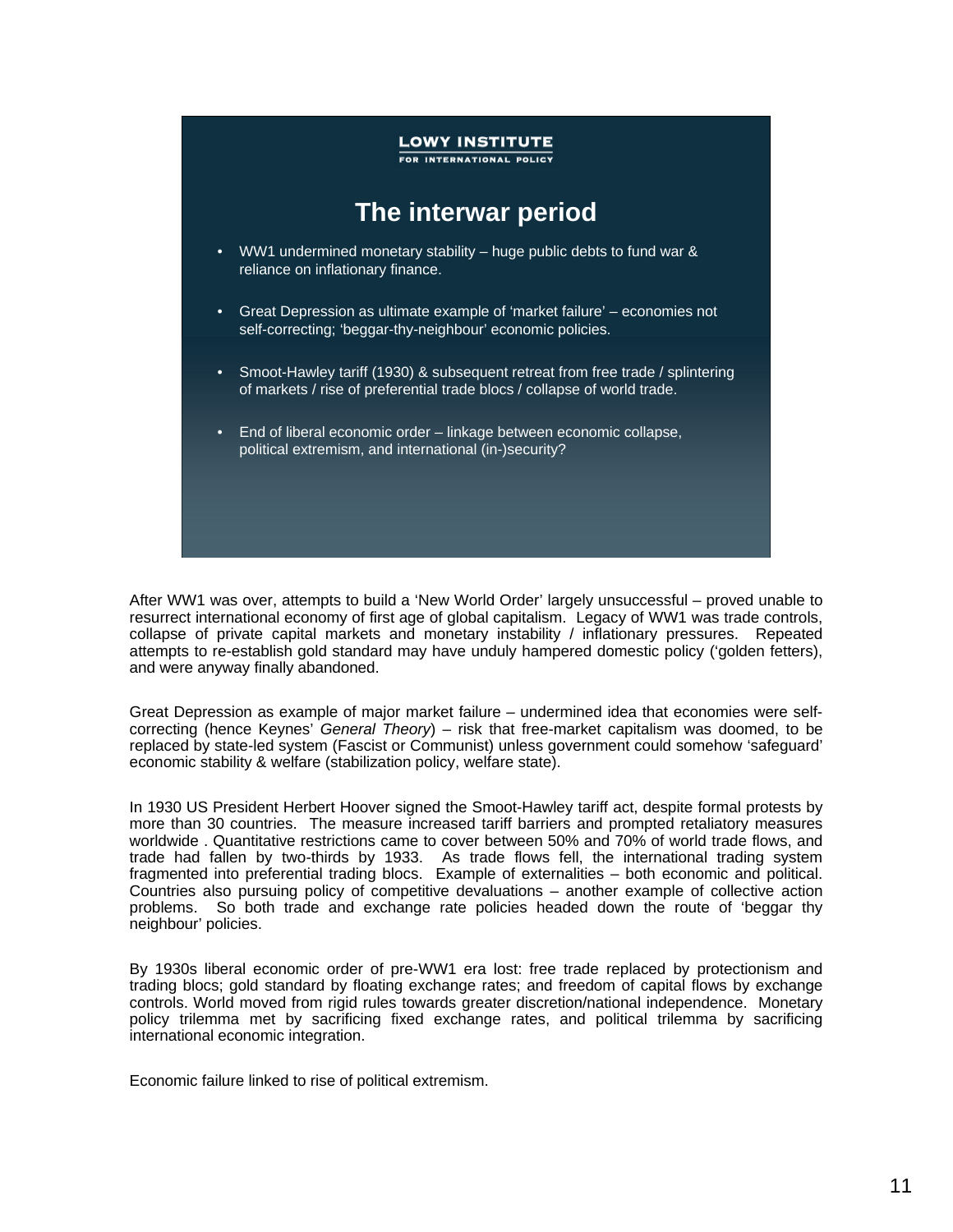## **LOWY INSTITUTE**<br>FOR INTERNATIONAL POLICY

### **3. Rebuilding the international economy**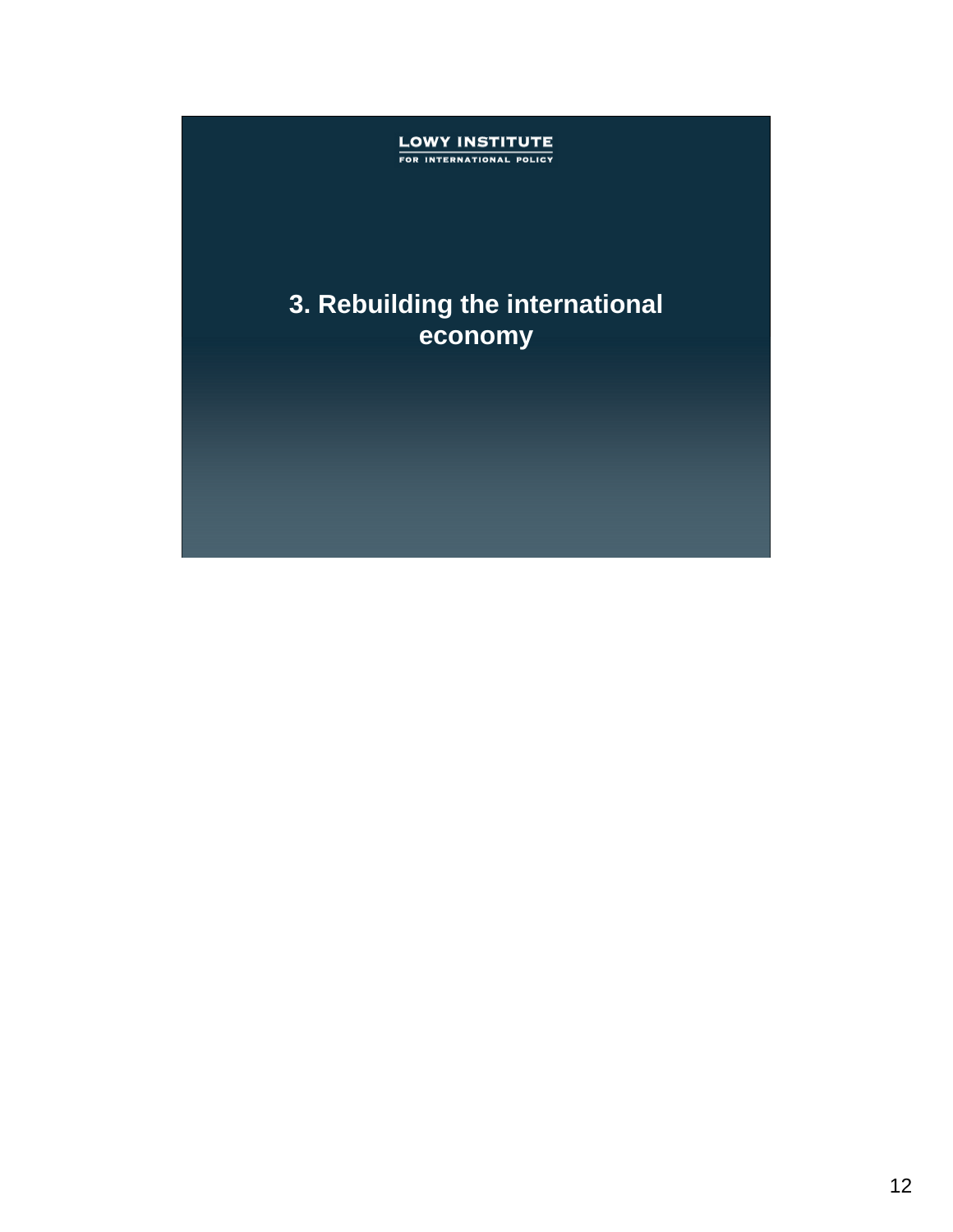FOR INTERNATIONAL POLICY

### **Bretton Woods conference, 1944**

- Rebuild international economy based on several key principles:
	- Liberal trading regime;
	- Open current accounts;
	- Capital account restrictions;
	- Fixed-but-adjustable exchange rates.
- Back to rules-based system, with two new institutions to manage the regime:
	- IMF for international monetary system;
	- World Bank for reconstruction / long-term economic development.
- But no ITO. Instead, GATT as 'provisional' solution . . . for four+ decades.
- And no rebirth of a truly 'global' international economy.

Lessons of interwar period seen as need to rebuild international economy as part of securing international security. As early as August 1941 Roosevelt & Churchill signed Atlantic Charter pledging restoration of a multilateral trading system. But key date = 1944 when Anglo-American policymakers meet at Bretton Woods Conference in effort to rebuild global economy on basis of rules and international cooperation. Competitive devaluations / 'beggar thy neighbour' polices seen as fundamentally destabilizing.

Bretton Woods (BW) system – a shift back to a rules-based international economy, and international institutions to manage the rules. Key principles included:

- 1. Commitment to liberal international trading regime based on nondiscrimination;
- 2. Free up current account (goods & services) transactions but
- 3. Maintain controls on capital account (financial) transactions
- 4. A system of fixed (pegged) but adjustable exchange rates

Two new institutions created to administer this system:

1. International Monetary Fund (IMF) created to administer the international monetary system

2. World Bank (International Bank for Reconstruction and Development, or IBRD) created to promote reconstruction of war-damaged economies

*Intended* to be a third – the International Trade Organization (ITO) - but failed to get off ground. Instead, trade governed by General Agreement on Tariffs and Trade, agreed in 1948. Located in Washington to try to bind US into international order (another interwar lesson).

Rodrik's trilemma? Compromised on limits to international economic integration.

Finally, note that BW did not restore the global economy, as world remained divided into at least two (capitalist, communist) and arguably three (third world) blocs.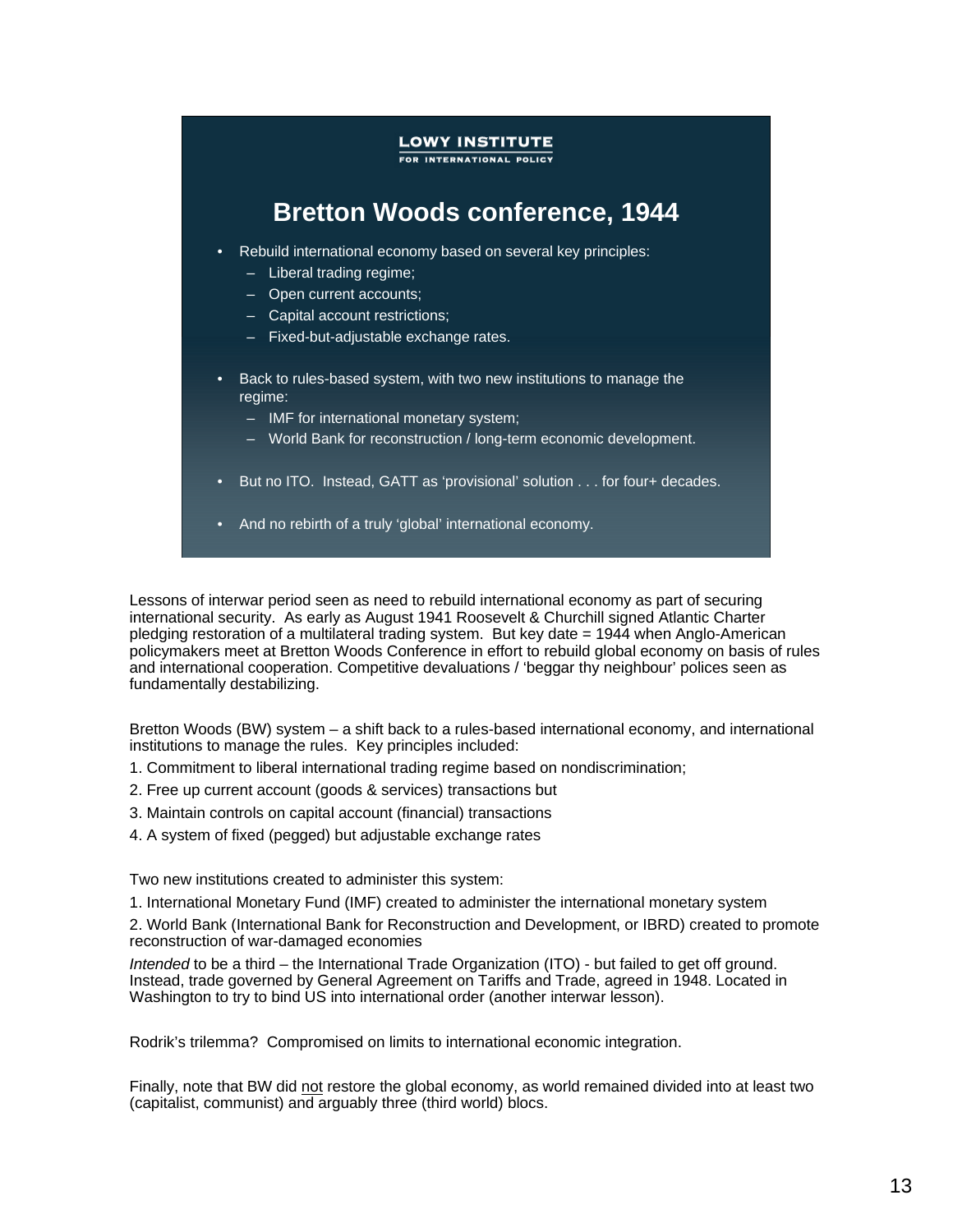

IMF was/is the institution with responsibility for ensuring the stability of the international monetary and financial system (system of international payments and exchange rates that enables international transactions to occur). Under BW, did this mainly by its role in supporting the exchange rate system.

As noted, one lesson of the interwar years was that need a system to prevent the 'beggar-thyneighbour' competitive devaluations & restrictive trade policies of interwar period. BW system was a system of managed exchange rates. Basic idea was that exchange rates be fixed but adjustable. Parities for individual currencies were linked to the US dollar, which in turn was pegged to gold at the fixed price of US\$35 / ounce.

Under this system if an economy ran into temporary balance of payments difficulties – external deficits leading to falling reserves - it could borrow short-term from the IMF. Borrowing would be subject to oversight/conditions (IMF 'conditionality') to make sure that the loan not mis-used. If payment problems deemed fundamental then the IMF would approve a change in the exchange rate parity (and provide supporting finance) role to support exchange rate parities by being ready to lend to members facing short term balance of payments problems.

IMF also committed to moving its members towards current account convertibility (i.e. goods and services trade) but not to capital account convertibility (financial assets). Partly due to scepticism about scope for private capital flows, partly due to destabilizing role such capital flows were believed to have played in economic crises of 1930s – 'control finance to make world safe for trade'.

Hence BW system resolved financial trilemma by opting for fixed exchange rates and monetary independence for individual economies while restricting capital mobility. Not coincidentally, that allowed governments to target 'full employment' in an age of mass suffrage.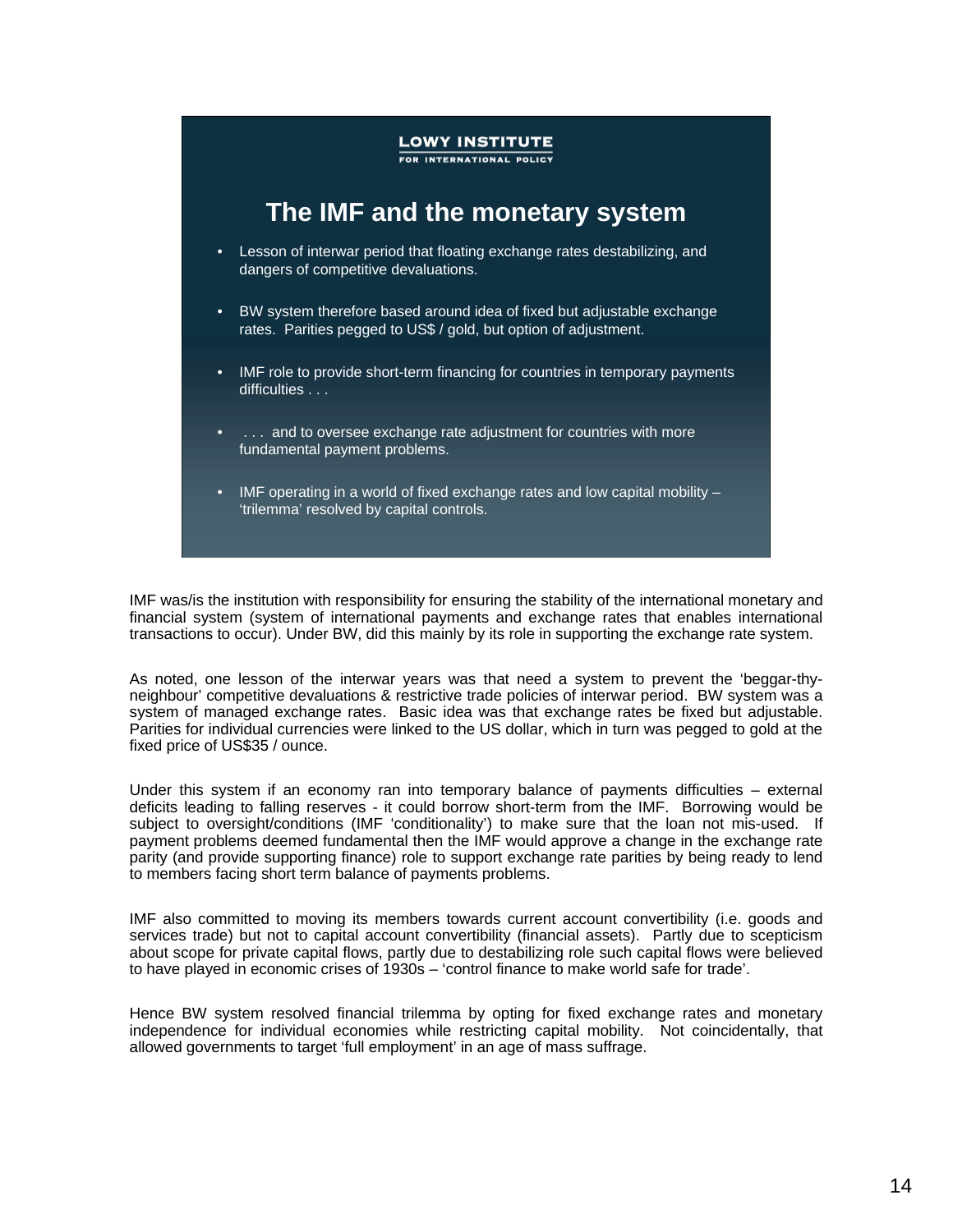

Along with the IMF, BW created another institution, the International Bank for Reconstruction and Development (IBRD).

IBRD response to assumption that the interwar years had destroyed the private international capital market. So countries seeking to rebuild their economies after the war would need access to official sector capital flows. As would poorer economies looking for assistance to jump start economic development. So solving market failure of missing international capital markets.

IBRD was envisaged as financial intermediary that would provide long-term finance for projects, initially mainly for reconstruction projects. As postwar recovery accelerated, it increasingly switched to project lending for developing countries.

All lending until 1960 on commercial or near commercial terms. But poorest countries couldn't access, so International Development Agency (IDA) established in 1960 to provide 'soft loans' (concessional lending) to the poorest countries. The two institutions are now collectively known as the World Bank.

Over time, the World Bank also became increasingly important as a supplier of technical assistance to developing countries, in effect providing the international public good of development 'knowledge'.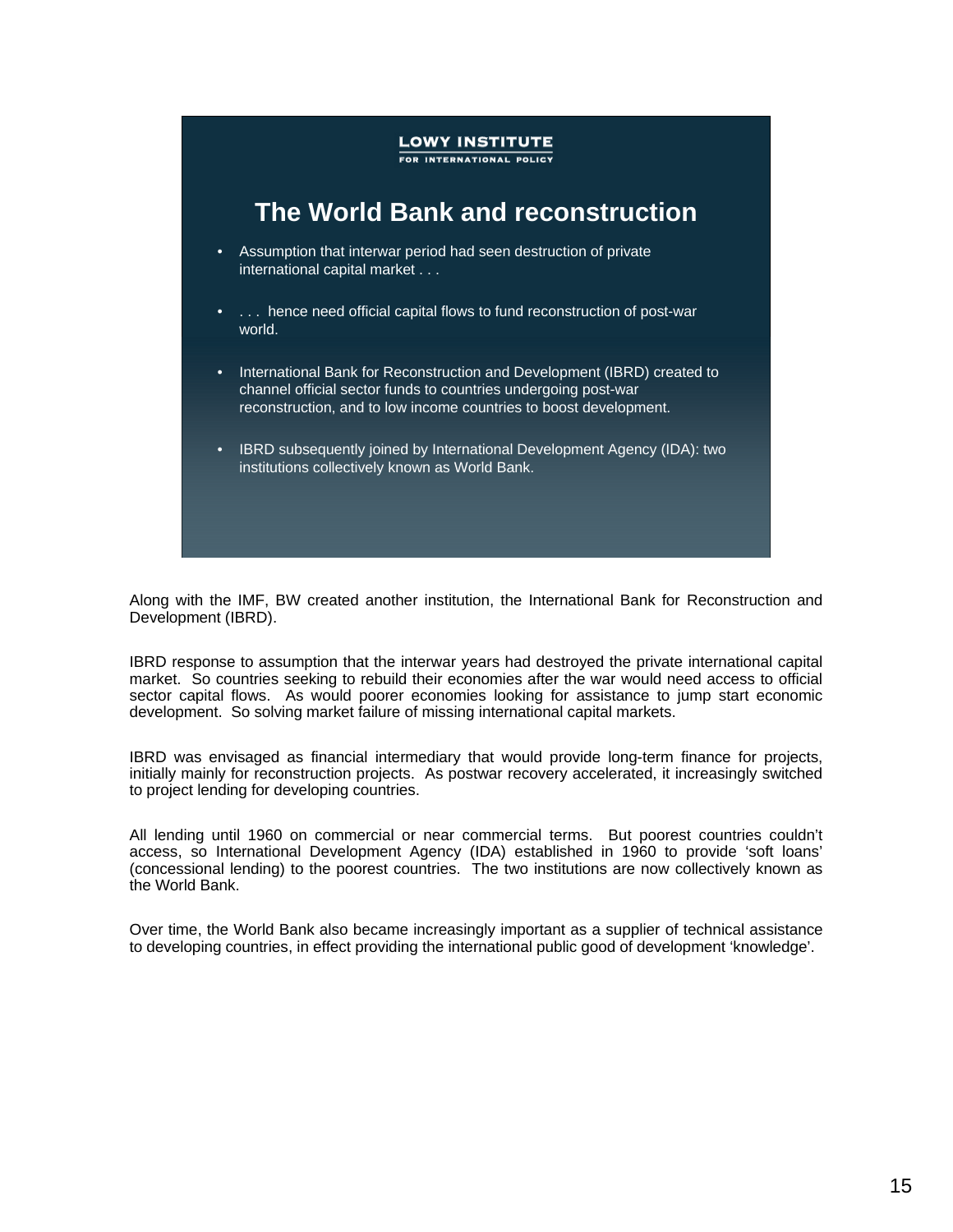FOR INTERNATIONAL POLICY

### **The GATT and international trade**

- General Agreement on Tariffs and Trade (GATT) entered into force in 1948, and in absence of ITO provided framework for world trade until 1994.
- Based on 3 basic principles:
	- Equal treatment (MFN and national treatment);
	- Negotiation ('rounds' of tariff reduction; reciprocity);
	- Predictable trading environment (binding, transparency).
- Key features:
	- Mainly tariff barriers;
	- Mainly industrial economies;
	- Manufacturing trade (Ag and TCF largely excluded).

Original plans called for an ITO to complement IMF & World Bank, but proposed charter rejected by US Congress. While discussions on ITO charter still underway, some economies decided to push ahead with trade liberalization. Resulting package of trade rules and tariff concessions became the General Agreement on Tariffs and Trade (GATT). On 30 October 1947 the GATT was signed by 23 nations at the Palais des Nations in Geneva & entered into force on 1 January 1948. Failure of ITO left GATT as only multilateral framework governing world trade until 1994/95 and its replacement by the WTO.

#### 3 basic principles of GATT:

(1) Trade without discrimination, based on (a) Most-favoured-nation (MFN) treatment: treat all trading partners equally, and (b) National treatment: treat foreign and locally-produced goods and services equally.

(2) Freer trade through negotiation: reduction of barriers to trade through 'rounds' of trade negotiation. Linked to idea of reciprocity, rather than economists ideal of unilateral liberalization.

(3) Predictability of trading environment: (a) 'Binding' commitment not to reverse liberalization without consultation and compensation; (b) Transparency e.g. by regular surveillance of members trade policy through trade review mechanism.

#### Features of system

(1) Focus on reducing tariff barriers to trade.

(2) Concentration on manufactured trade: agriculture and TCF largely left to one side.

(3) Focus on advanced / developed economies . . . developing countries allowed to 'free ride' on system.

Again therefore, facilitating international economic integration, but also limiting that integration to some extent – a theme of the BW era.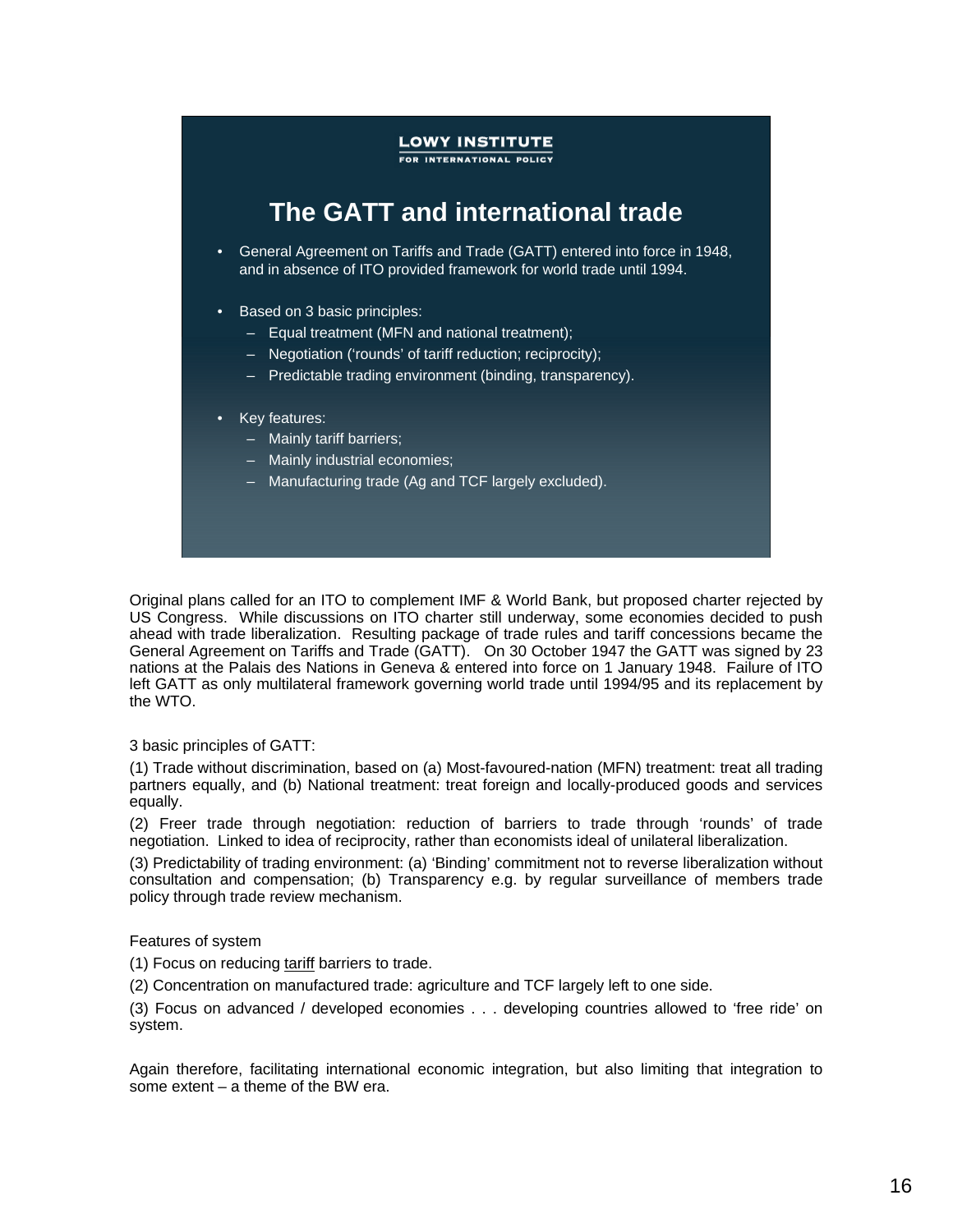

Still debate over exactly why the formal BW system (in sense of exchange rate arrangement) broke down. Some explanatory factors include . . .

Expansionary macroeconomic policies in the US linked to financing Vietnam War and Great Society program led to growing US trade deficits and rising speculative pressures on dollar. Also, in system of fixed exchange rates US inflation exported to rest of world leading to further pressures on parities

At same time, 1960s and 1970s era of growing financial market innovation (e.g.. birth of Eurodollar market) and resultant growth of capital mobility eroded BW defences of exchange controls.

Also, case for fixed exchange rates under increasing theoretical challenge, with argument that floating exchange rates would better insulate economies and allow more independence in economic policies. And increasing belief in benefits of financial as well as trade openness.

Collapse of Bretton Woods exchange rate system came in 1971 when Smithsonian Agreement allowed US\$ devaluation and snapped the dollar-gold link. Followed by 1973 with generalised floating of major exchange rates against the dollar. (NB. At regional level, Europeans still pursued fixed rates and East Asia an informal dollar bloc, now sometimes described as BW2.)

End of BW ushered in era of floating rates – and still there today.

Again if think of trilemma; post BW had domestic monetary autonomy and free capital mobility, hence sacrificed fixed exchange rates. Now have world in which major currencies float, national governments pursue own policies, and can get major currency fluctuations.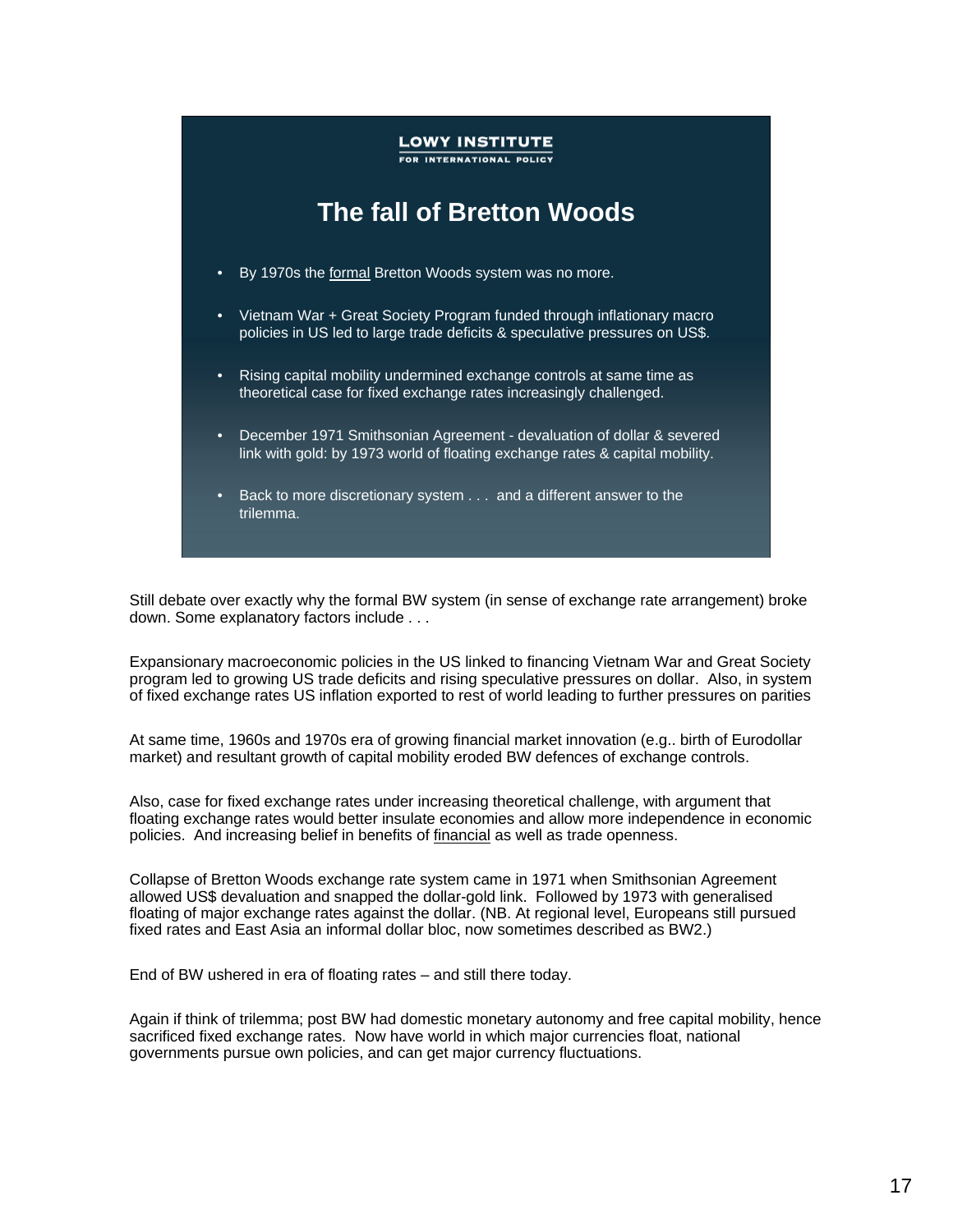## **LOWY INSTITUTE** FOR INTERNATIONAL POLICY **Reinventing the architecture IMF** • Designed for world of limited capital mobility & fixed exchange rates: living in world of capital mobility & floating rates. Focus changed to helping developing countries with macro imbalances. **World Bank** • Bank increasingly focused on financing for infrastructure & microeconomic projects in developing countries, then 1980s debt crisis also saw focus on economic policies. **GATT** • Uruguay Round launched in 1986 - rethink international trading regime.

The 1970s and the fall of the Bretton Woods system meant that the IMF's original purpose no longer relevant; been created to provide financing for developed economies in world of limited capital mobility and pegged exchange rates. 1970s heralded world of capital mobility and floating exchange rates.

IMF re-invented itself with increased focus on lending to developing countries to help with economic crisis (adjustment to 1973 and 1979 oil shocks, and then 1980s debt crisis). But still kept role as guardian of international financial stability.

World Bank also did some rethinking. Still project finance focus, but increasingly evident that success/failure of individual projects linked to macroeconomic policies, especially again after 1980s debt crisis. Issue of overlap with IMF work.

Also efforts to rethink the world trading system. The Uruguay Round (launched in 1986 and not concluded until 1994) brought biggest reform of world trade system since creation of GATT, culminating in the creation of the World Trade Organization (WTO), a fully-fledged international institution as originally intended with the ITO. The Uruguay Round also expanded the mandate of the international trading system to cover services, IP, textiles and agriculture. It also moved the multilateral trading system to a 'Single Undertaking' concept – idea that WTO commitments would be binding on all members, ending period of 'free riding' by developing countries.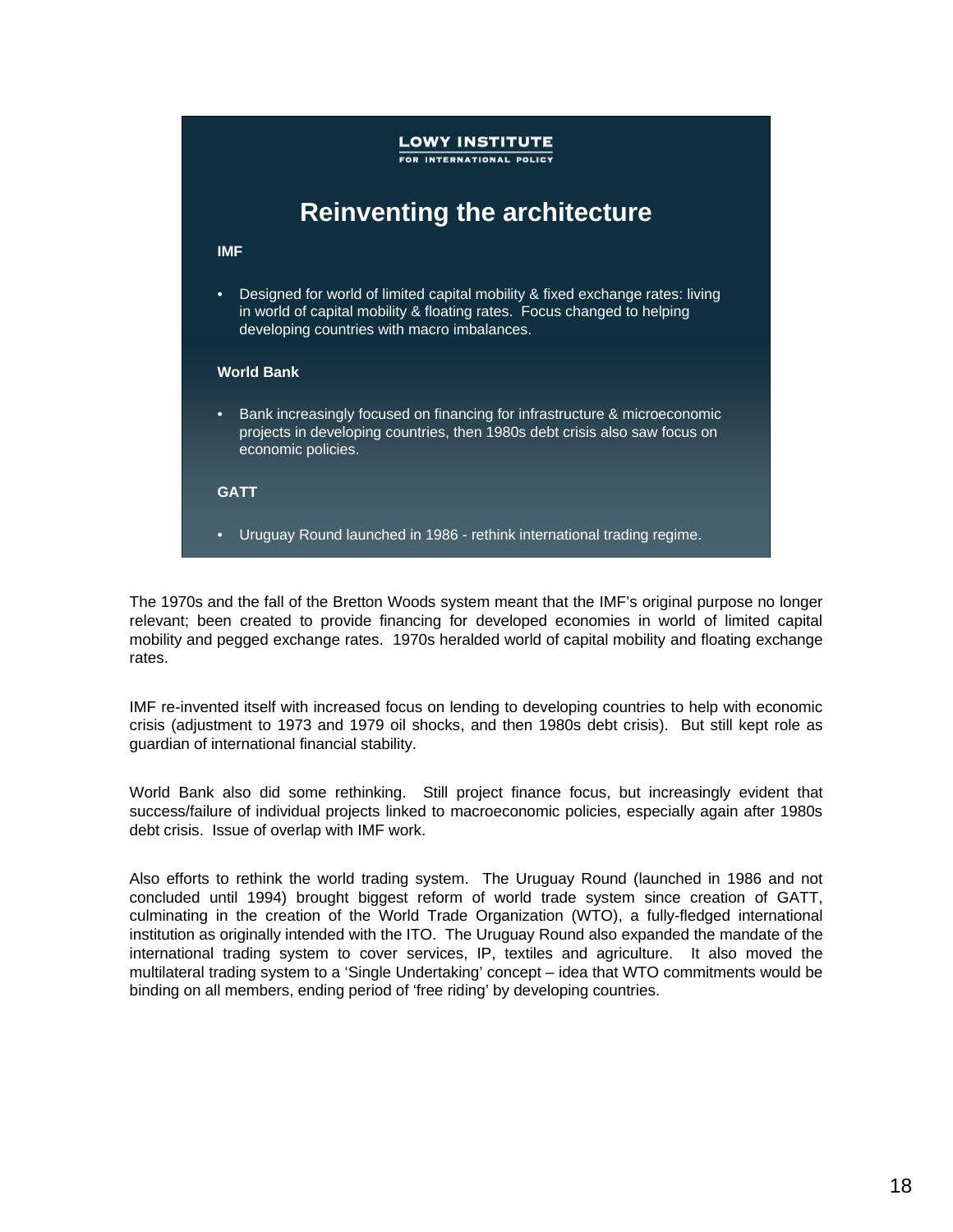## **LOWY INSTITUTE**<br>FOR INTERNATIONAL POLICY

## **4. The new global economy**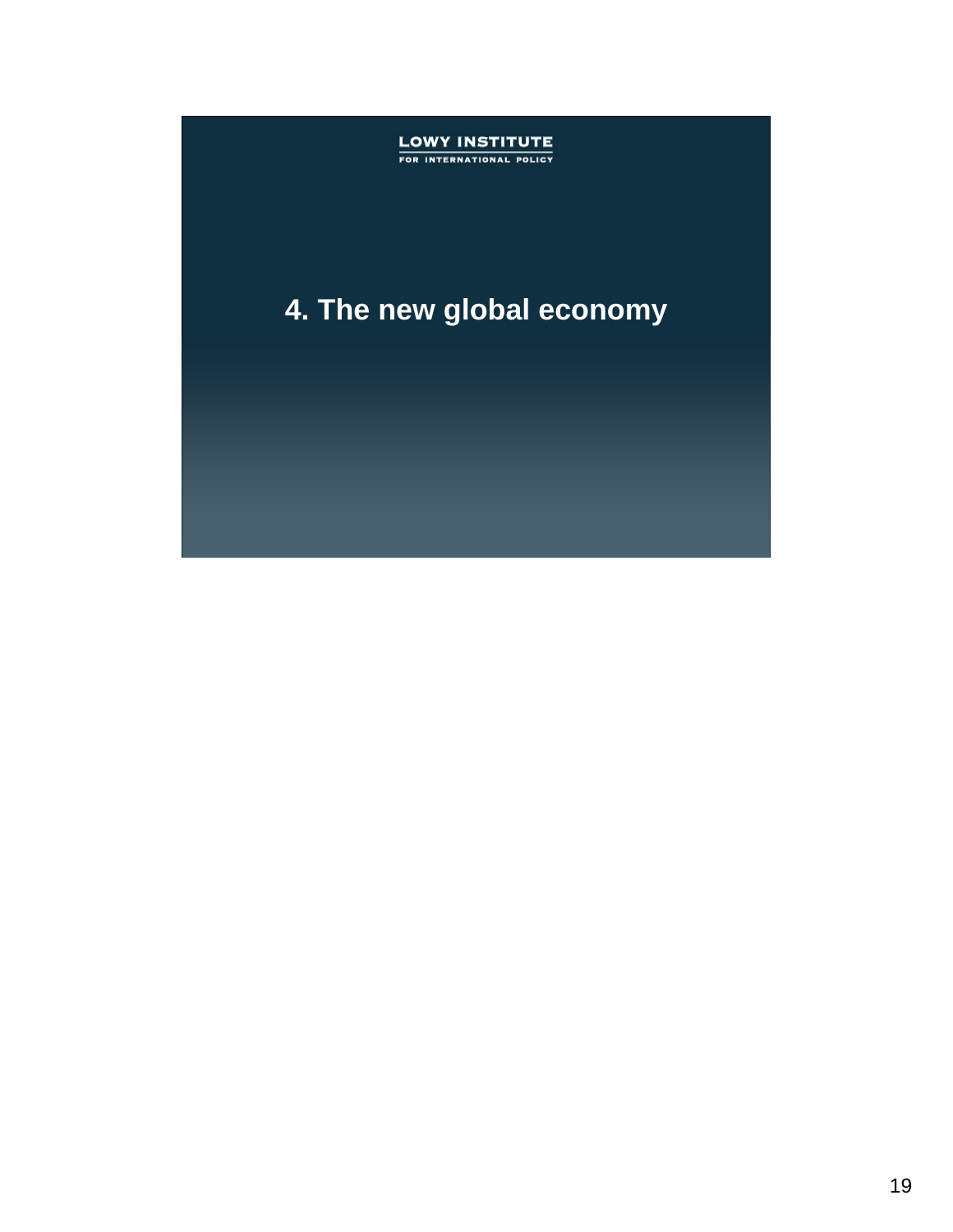FOR INTERNATIONAL POLICY

### **The birth of a new global economy**

- Fall of Berlin Wall and collapse of Soviet Union brought 400 million people into world economy.
- Secured victory for (some form of) market capitalism over socialism / communism in battle of ideas . . .
- ... with important demonstration effects in emerging markets (e.g. India).
- International economy truly 'global' for first time since WW1:
	- discretion over rules;
	- floating exchange rates to resolve financial trilemma;
	- debate on political trilemma.

Fall of Berlin Wall and collapse of Soviet Union brought some 400 million people into the World economy. It also secured victory for global capitalism over socialism / communism in the battle of ideas, with important demonstration effects in emerging markets like India.

These geopolitical changes were reinforced by technology (sustained falls in cost of communications) and policy decisions in both developed and developing countries (a general move to free up markets/cut back role of state in economy). Both changes made international economic integration 'easier' . . and hence deeper.

Result was that the international economy could be described truly 'global' for the first time since the start of WW1.

Backdrop to this global economy:

1. System still based more on discretion than on rules;

2. Monetary trilemma still resolved by sacrificing fixed exchange rates at a global level;

3. Political trilemma – source of debate between advocates of 'world government' (sacrifice nation state) and mass politics (Freidman's 'golden straitjacket' that removes economic decisions from politics – independent central banks, fiscal rules, privatisation etc). Latter winning?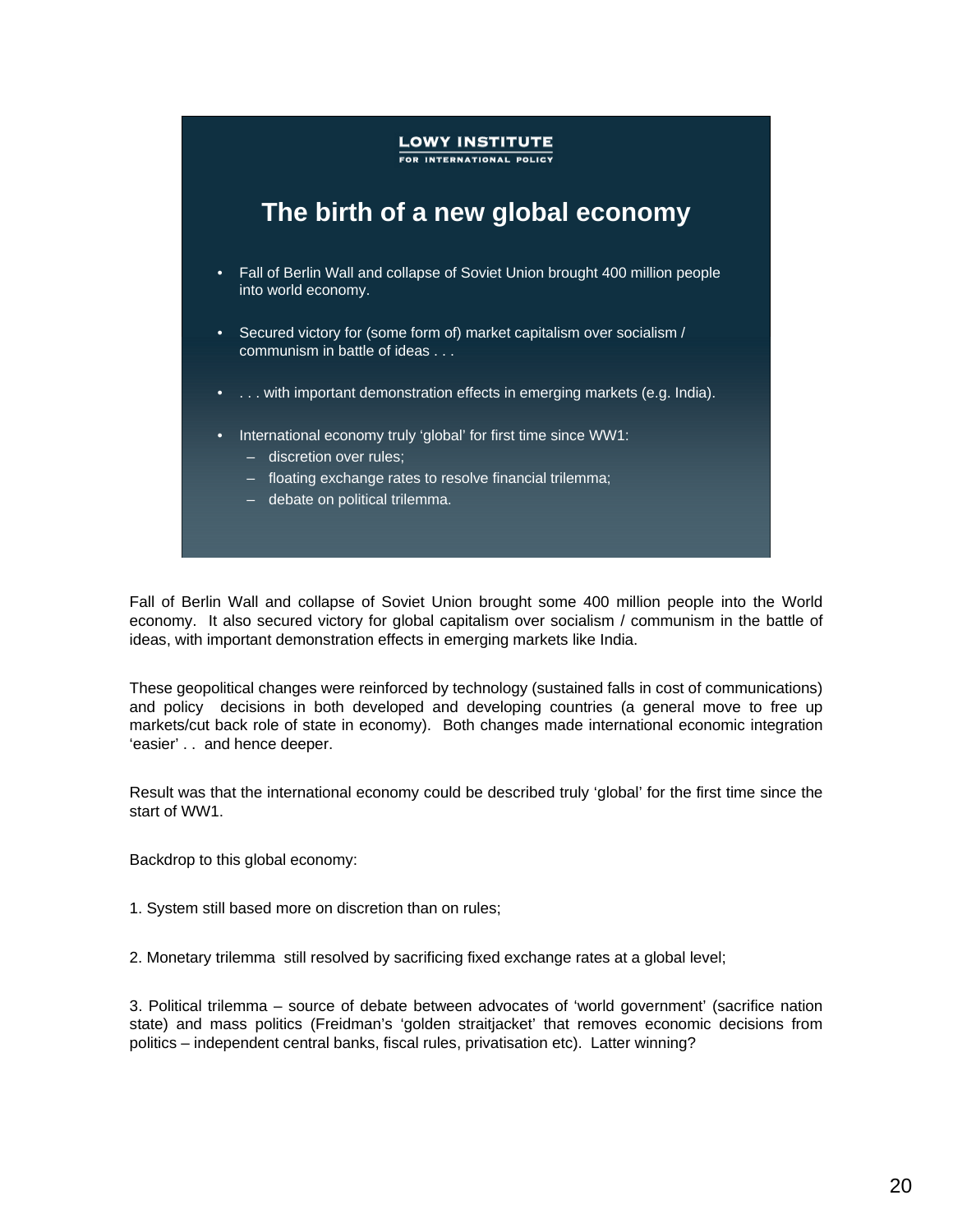

Many of today's most important international economic policy challenges involve dealing with both the successes and the failures of this new global economy.

The *successes* are most apparent in the growing international integration of markets for goods, services and financial assets (the labour market still being very much a laggard).

They are also visible in the rise to prominence of new economic players in these markets, and in particular in the emergence of China as a great manufacturing and trading power at the start of this century, along with the recent arrival of India's services-based development model.

Taken together, these trends are leading to a fundamental restructuring of international trade and capital flows, shifts in the international division of labour, and a geographic redistribution of international economic power.

The *failures* take the form of those economies that have been 'left behind' by (or in some cases opted out from) the new global economy: failed and failing states, and weak and impoverished ones, which  $-$  in an increasingly integrated world  $-$  are seen as having the potential to be systemically destabilizing.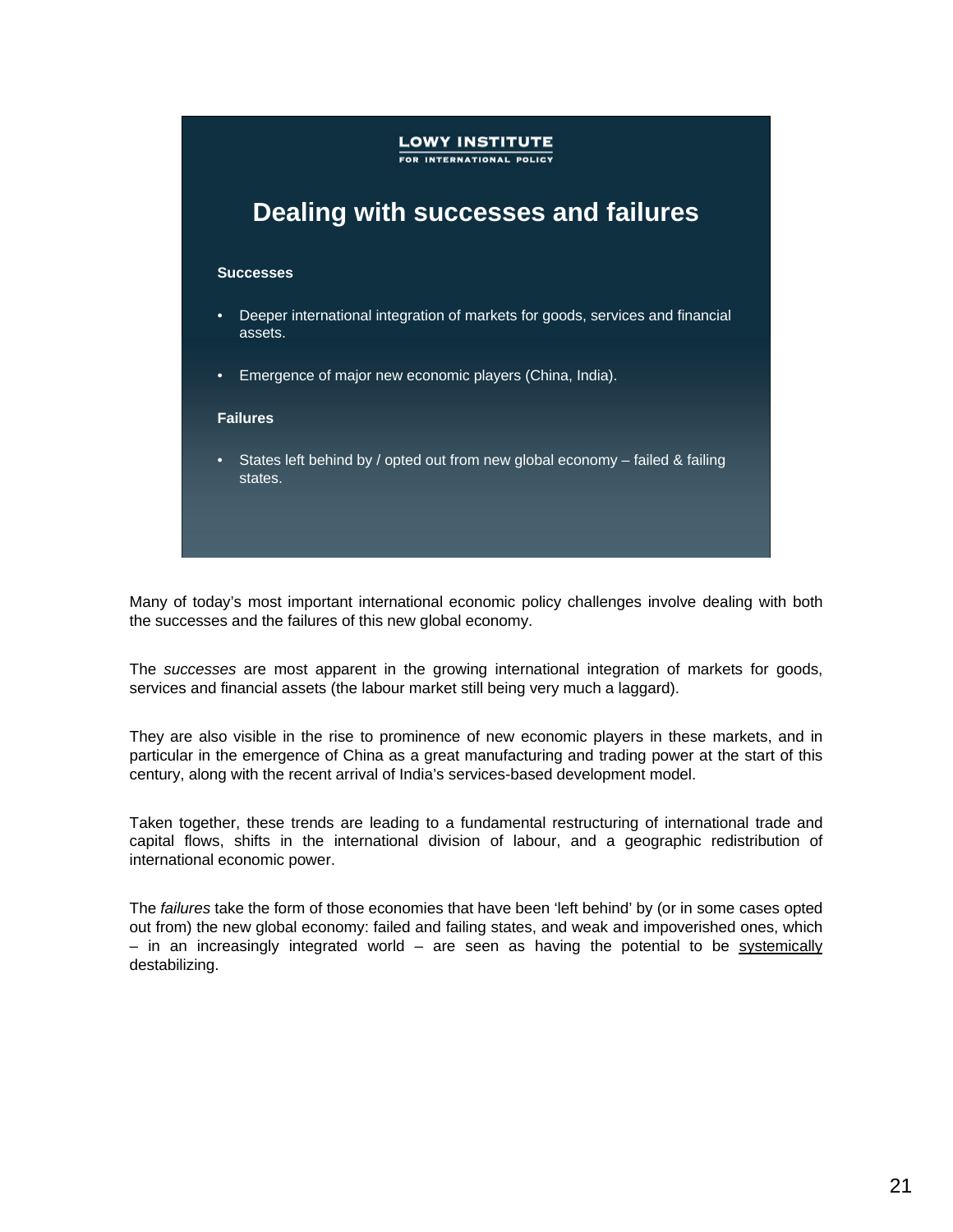### **LOWY INSTITUTE** FOR INTERNATIONAL POLICY **Challenges for the IMF** • Focus on international monetary & financial stability: macro management in emerging markets; some coordination; growing role as international lender of last resort? • Dealing with success . . . a world of greater – and potentially more volatile – private sector capital flows. • Absorbing lessons from Asian financial crisis (1997/98) on contagion, EWS, over-reach etc. • Also lessons from Russia (moral hazard) Argentina & Brazil (commitment, resources, concentration risk). • Who runs the IMF? Quotas and representation issues following rise of Asia.

Role of the IMF in the new global economy? Focus today still ensuring international monetary & financial stability, particularly via support/advice for emerging markets. Also some – limited – role in international economic coordination. Finally, moving increasingly towards international lender of last resort role, or at least international crisis manager.

Last development linked to increased magnitude of private sector capital flows – greater risk of capital account (financial) crises. Scale & speed of market reaction now greater - especially since greater market integration leads to contagion effects & systemic risks.

Asian crisis raised questions about IMF's future. According to critics, IMF missed warning signals, got policy advice wrong *before* (capital a/c liberalization) and *after* (structural reforms, excessively tight policies), and exceeded its remit (dictating too many policy changes in too many areas). Elements of truth in much but not all of this – Fund now looking at Early Warning Systems (EWS) and doing more monitoring of global capital markets; also reviewed policies on capital account and on lessons from crisis. But critics sometimes forget correlation not causation – IMF is in economies because they are in trouble, not other way 'round!

More questions after Russia (the 'too nuclear to go bust' bet), Argentina (lending US\$14b – as part of a US\$40b package – when collapse seemed inevitable) and Brazil (sheer scale of resources, accounts for +30% of total Fund lending). Conflicts b/w those pushing for tougher conditionality and those pushing for greater legitimacy/ownership of Fund programs by borrowers? Raised issue of moral hazard again for borrowers and lenders. Also Brazil + Turkey + Argentina = about 65% of Fund lending in 2002/3: concentration risk.

Finally, issue of representation. IMF run by members, but on *weighted* voting system. Increasingly claimed IMF too biased towards old 'Atlantic' economy. Under current weights, Western Europe (and ME and Africa) over-represented relative to rising economic power of East Asia. EU has 31% of votes, US 17% and ASEAN+3 just 13%. (Share of +3 alone in world GDP is over 17%.) MD traditionally a European.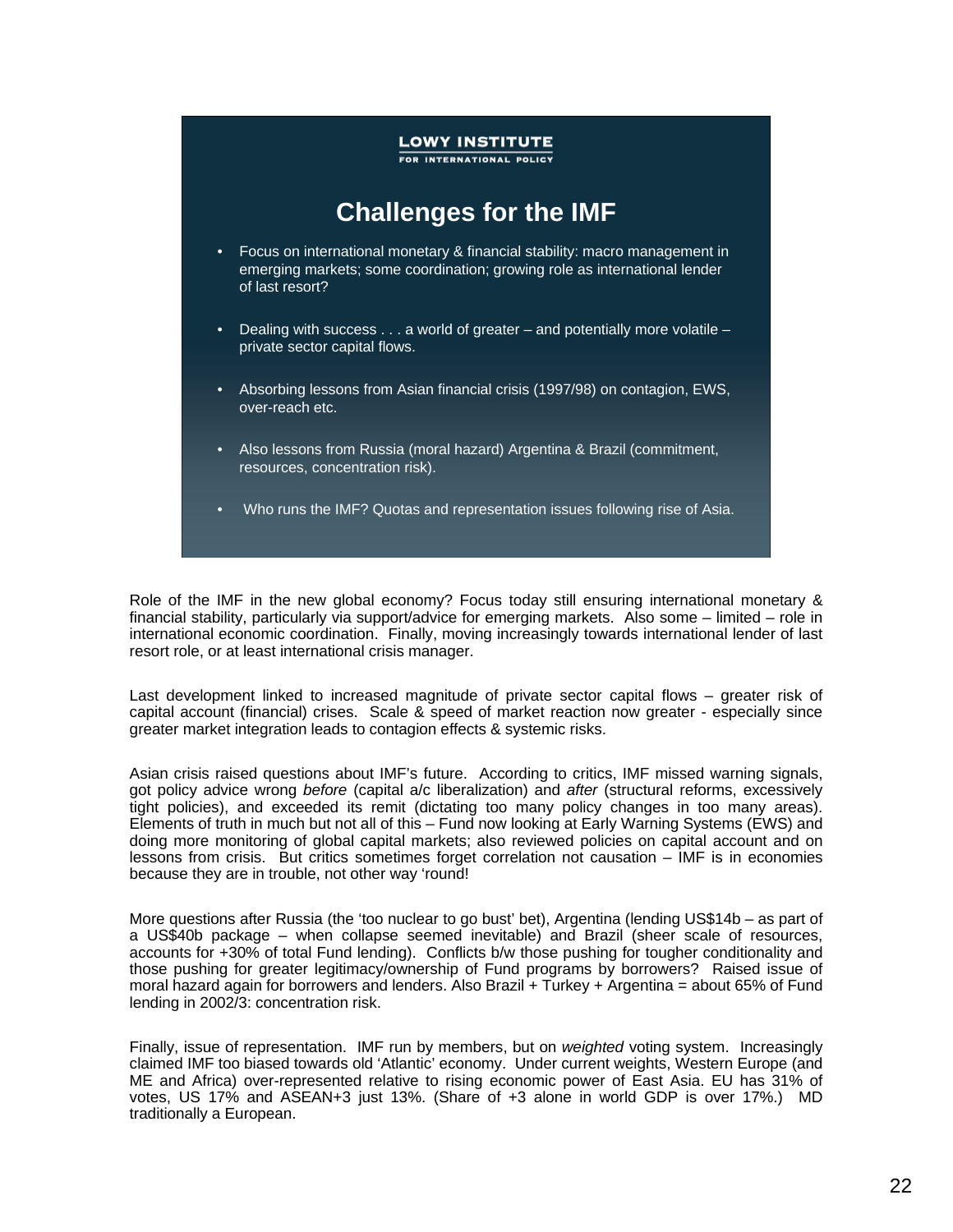

What about the role of the World Bank? As the global economy's leading development institution, it should be responsible for dealing with the failures of the new global economy – failed and failing states – with clear linkages to international security issues.

Should the Bank still be making loans to investment grade borrowers like China, or to resource rich economies like Russia? Original justification to substitute for missing private capital. But now have huge liquid international capital markets that can be accessed by most middle income developing countries.

Alternative is for the Bank to focus all of its attention on those economies that still have problems accessing international finance, such as its IDA facilities for very poor countries.

Issue here is that after years of development lending, it's hard to argue that delivered an improvement in economic performance for many of 'worst' cases. Thus Bank has been promising that Africa will 'turn the corner' for at least two decades . . . but turnaround never comes (Still, need to keep in mind that we don't know the counterfactual – things might have been worse).

William Easterly critique: Dealing with standard 'problems' of the aid business: stress on disbursement rather than final objective (poverty reduction/economic growth); failure to enforce conditionality (Kenya under Daniel Arap Moi gets 21 IMF and Bank adjustment loans 1980-2000 despite repeated poor performance); reluctance to submit to evaluation. Note peculiar incentive structure – spend one group of people's money on different group of people, with intended beneficiaries virtually no say in how money gets spent.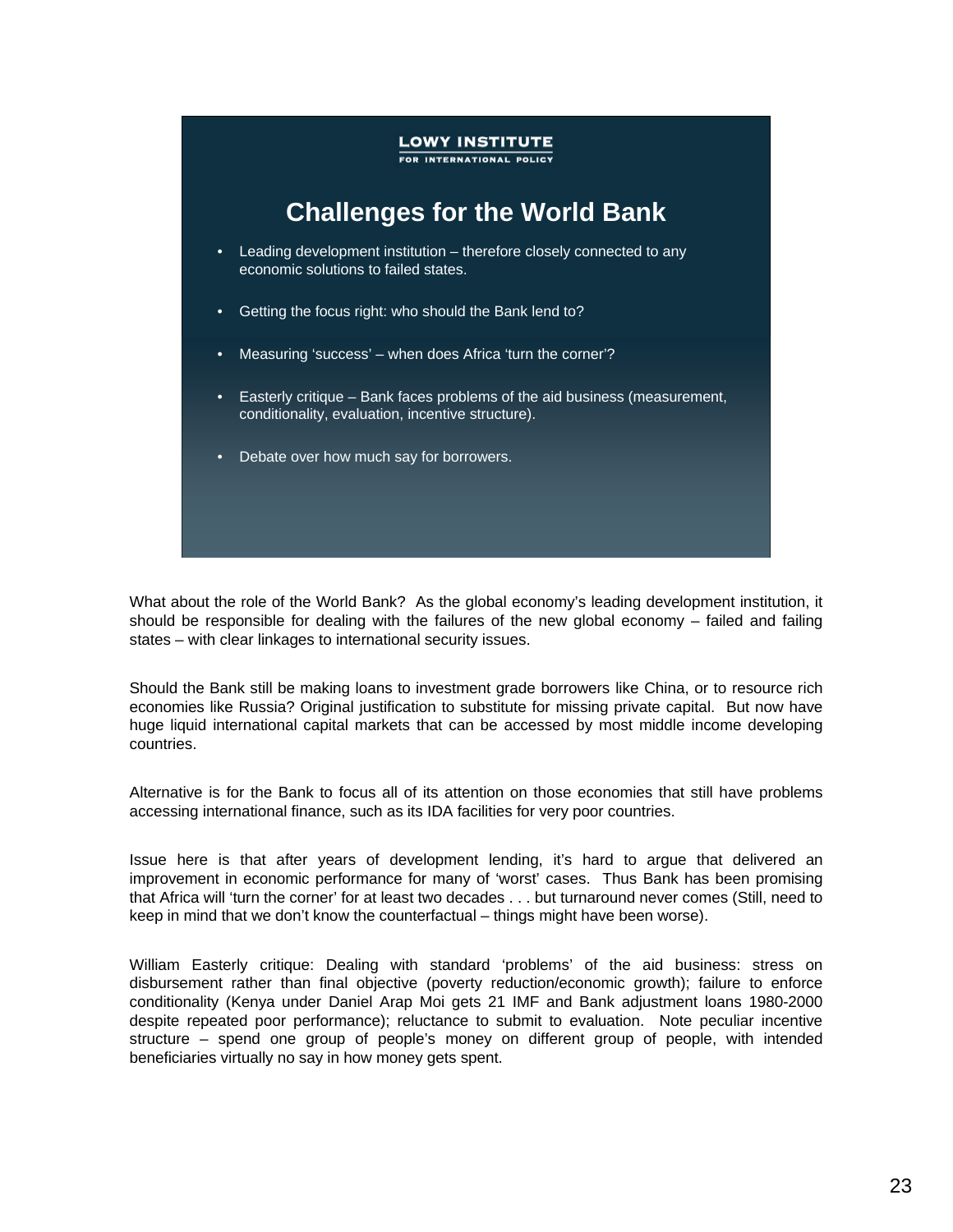### **LOWY INSTITUTE** FOR INTERNATIONAL POLICY **Challenges for the WTO** • Four factors make progress in multilateral system difficult: – Growing WTO membership roll;

- Shifting global balance of power;
- Changing focus of WTO / nature of trade;
- Tougher issues left on table.
- Fear that multilateral process close to stalling, especially after Seattle, Cancun . . .
- Rise of preferential trading arrangements as alternative but building blocs or stumbling blocs for world trade?

Four factors seem to be making progress under the multilateral process increasingly difficult:

1. Rising membership. From the original 23 signatories to the GATT in 1947, the number of member economies rose to more than 100 during the Tokyo Round, and then to 123 in the Uruguay Round. Now 148 members and heading for 170. In parallel with rising membership, increase in length of Trade Rounds e.g. last successful round completed was Uruguay Round, from 1986-1994. Growing membership roll plus consensus makes progress tough.

2. Growing membership also associated with rise of new trading powers, especially in East Asia. More countries now have strong interest in how trading system operates, which again makes reaching agreement more difficult, as does the 'single undertaking'.

3. International trade policy now reaching ever deeper into national economies. Issues of competition policy, of IP, and of investment. At same time, trade itself getting deeper into national economies – for example growing tradeability of services means increasing number of white collar works exposed to international competition. Inevitably, politically contentious.

4. 'Easier' trade issues (reducing tariffs on manufactured goods) now almost completed. Leaves tougher issues like agriculture.

Consequence - fear that progress on multilateral trade liberalization near to stalling. Failure to start new round at Seattle, near-run thing with Doha, and then debacle at Cancun with compromise stitched together at Geneva last year lead to fears about health of WTO.

Countries now looking for alternatives – hence spread of preferential trade agreements. But are they building blocs or stumbling blocs for global trade system? WTO is worried that it's the latter . . .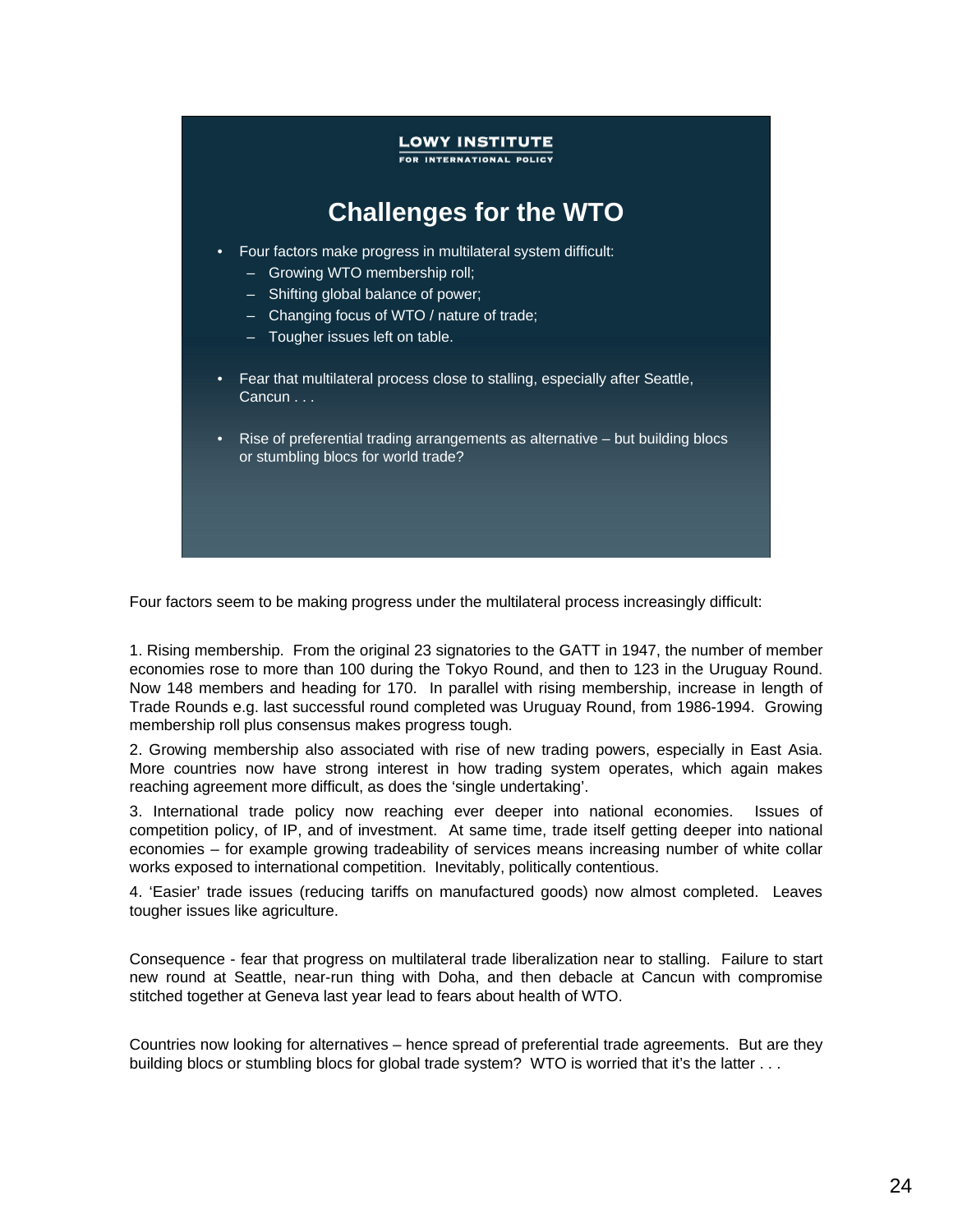

Nearly all of the following information is from the official web sites of the IMF (www.imf.org), the World Bank (www.worldbank.org) and the WTO (www.wto.org).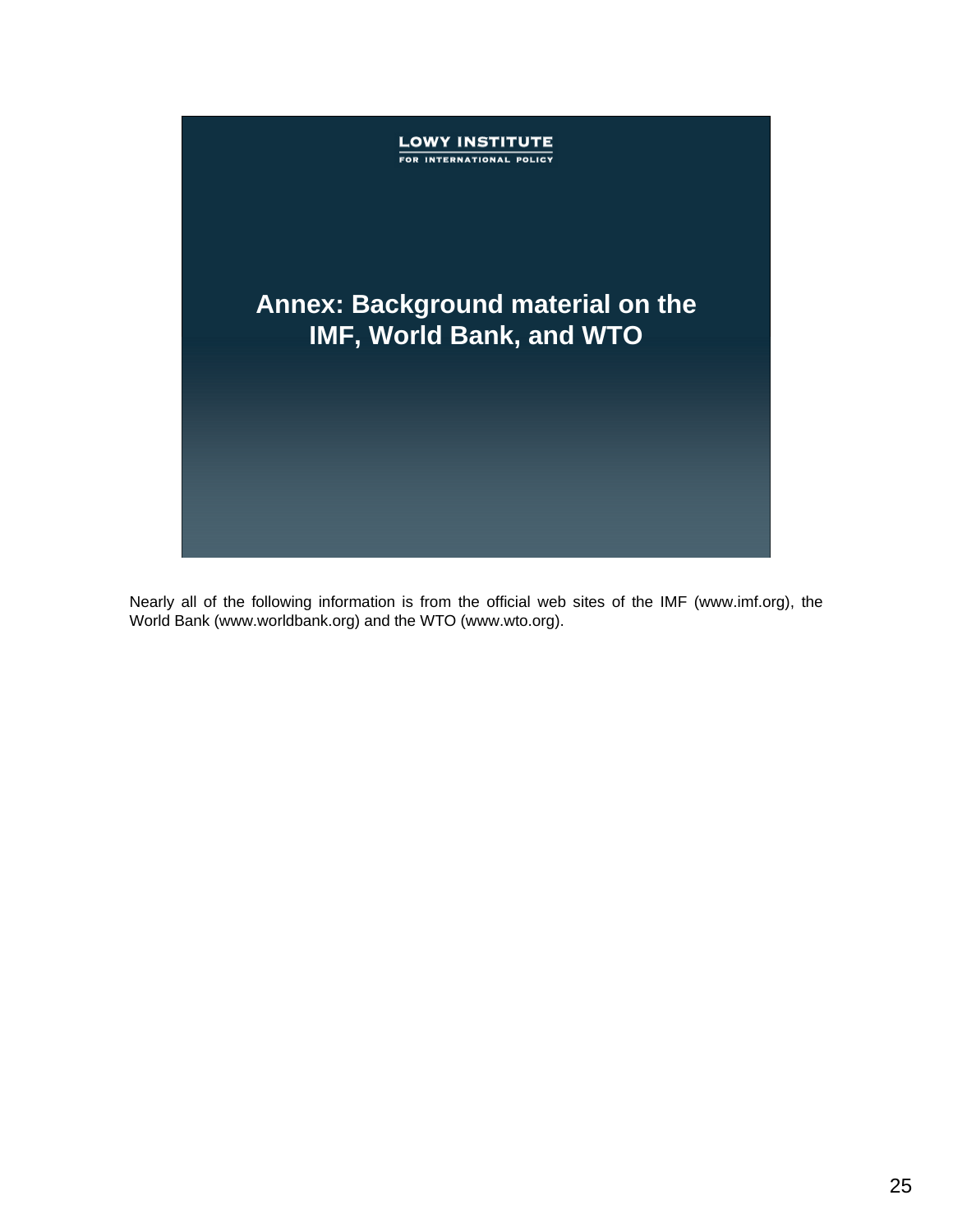

The IMF came into existence in December 1945, when the first 29 countries signed its Articles of Agreement. The IMF (or Fund) currently has 184 members.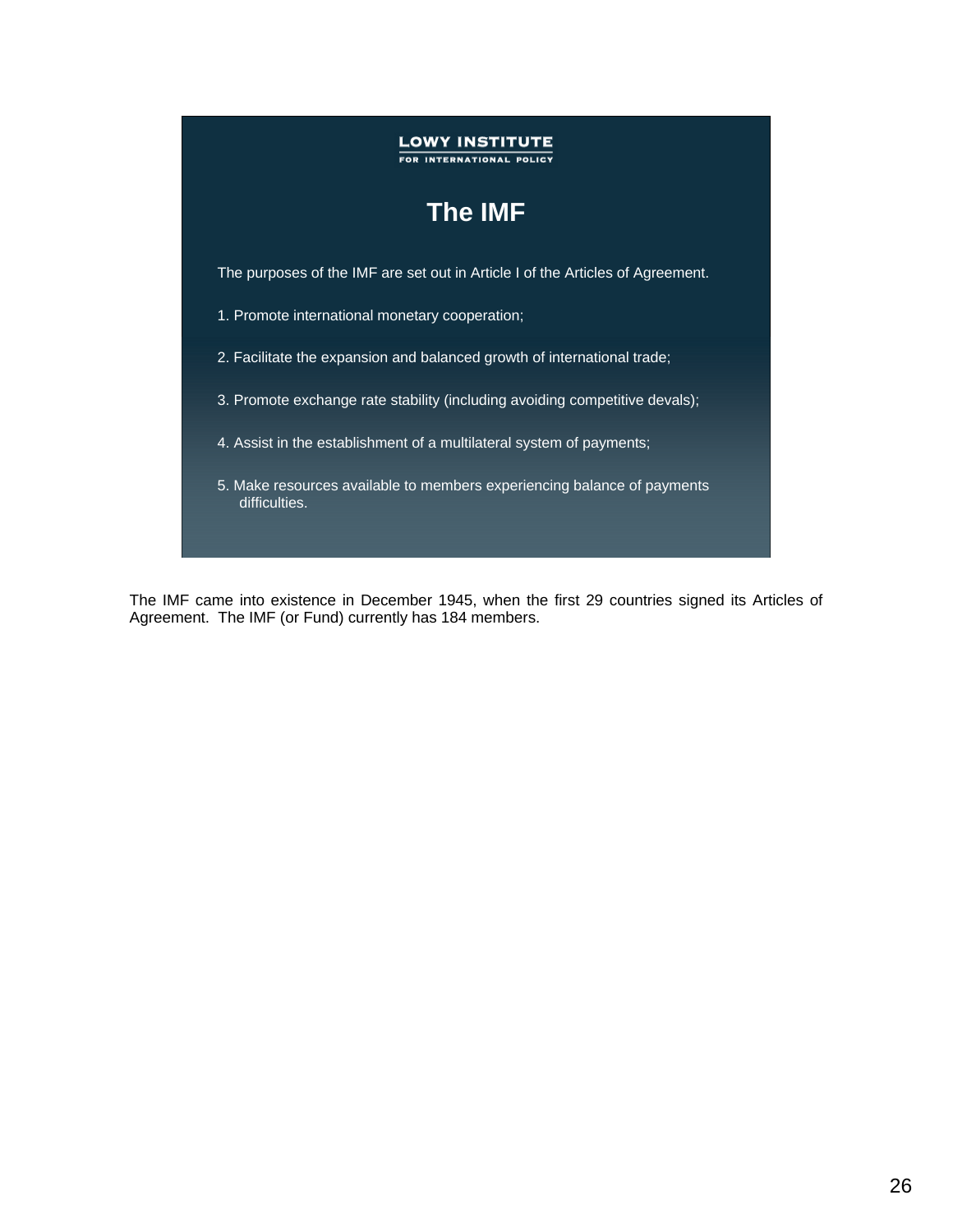FOR INTERNATIONAL POLICY

### **Functions of the IMF**

#### **1. Surveillance**

Detailed appraisals of member economies (usually annually) & policy advice; assessments of global & regional developments & prospects ( World Economic Outlook and the Global Financial Stability Report 2x pa).

#### **2. Technical assistance & training**

In areas including fiscal policy, monetary & exchange rate policies, banking & financial system supervision & regulation, & statistics.

#### **3. Financial support (lending)**

Loans to countries experiencing balance-of-payments problems to help rebuild international reserves, stabilize currencies, & restore growth. Concessional loans to poor economies through the Poverty Reduction and Growth Facility (PRGF).

IMF lending facilities include:

**Stand-By Arrangements (SBA).** The SBA is designed to help countries address short-term balance-of-payments problems and is the facility that provides the greatest amount of IMF resources. The length of a SBA is typically 12–18 months, and repayment is normally expected within  $2\frac{1}{4}$ –4 years.

**Extended Fund Facility (EFF).** The EFF is targeted at more protracted balance-of-payments problems that require fundamental reforms to the structure of the economy. The length of an EFF is 3 years and repayment is normally expected within 4½–7 years.

**Supplemental Reserve Facility (SRF).** The SRF is to meet for very short-term financing on a large scale – as would happen in the case of a sudden loss of market confidence (cf the 1997-98 Asian crisis). Countries are expected to repay loans within 2–2½ years, but may request an extension of up to six months.

**Compensatory Financing Facility (CFF).** The CFF is to assist countries experiencing either a sudden shortfall in export earnings or an increase in the cost of cereal imports caused by fluctuating world commodity prices.

Poverty Reduction and Growth Facility (PRGF). The PRGF provides assistance to low-income countries at a concessional interest rates. All other IMF facilities are based on the IMF's market related interest rate, plus a surcharge for larger loans.

An IMF loan is typically provided as part of an '**arrangement**' stipulating specific policies and measures the member economy will implement in order to resolve its balance of payments problem. The economic program underlying an arrangement is produced by the country in consultation with the IMF, and is presented to the IMF Executive Board in a '**Letter of Intent**.' Once approved by the Board, the loan is released in phased installments as the program is carried out.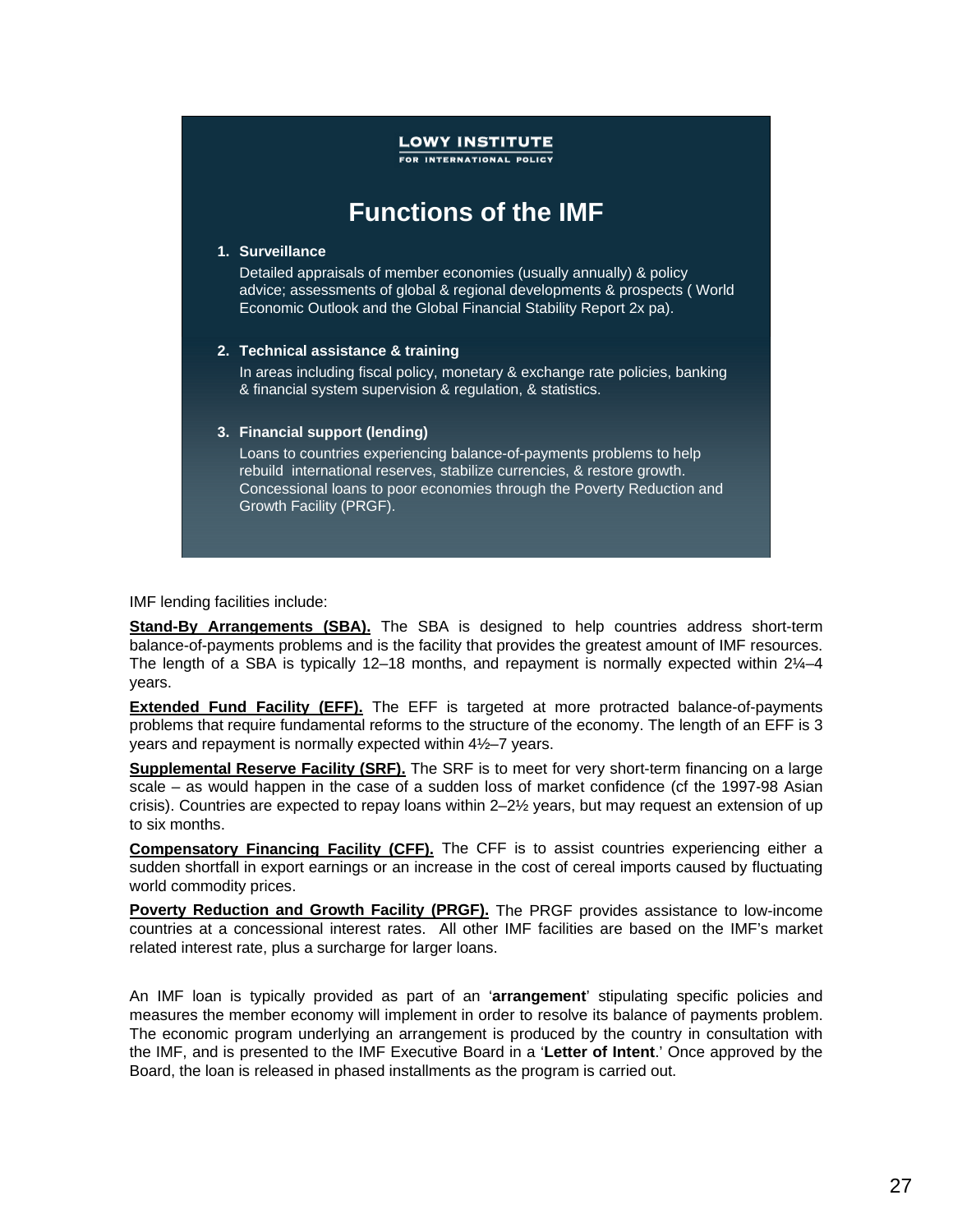

According to the Fund itself . . . (selected excerpts)

'The IMF has a weighted voting system: the larger a country's quota in the IMF—determined broadly by its economic size—the more votes it has. But the Board rarely makes decisions based on formal voting; rather, most decisions are based on consensus among its members and are supported unanimously.'

Countries pay quota subscriptions when they join the IMF, or following periodic reviews – at least every 5 years - in which quotas are reviewed and increased. (Last review in January 2003 with no quota increase proposed).

Quotas are intended broadly to reflect members' relative size in the world economy (formula includes GDP, current account transactions, and reserves): the larger a country's economy in terms of output, and the larger and more variable its trade, the higher its quota tends to be. e.g. The United States has 371,743 votes (17.1% of total), and Palau has 281 votes (0.013 %).'

Access to financing is also related to quota size.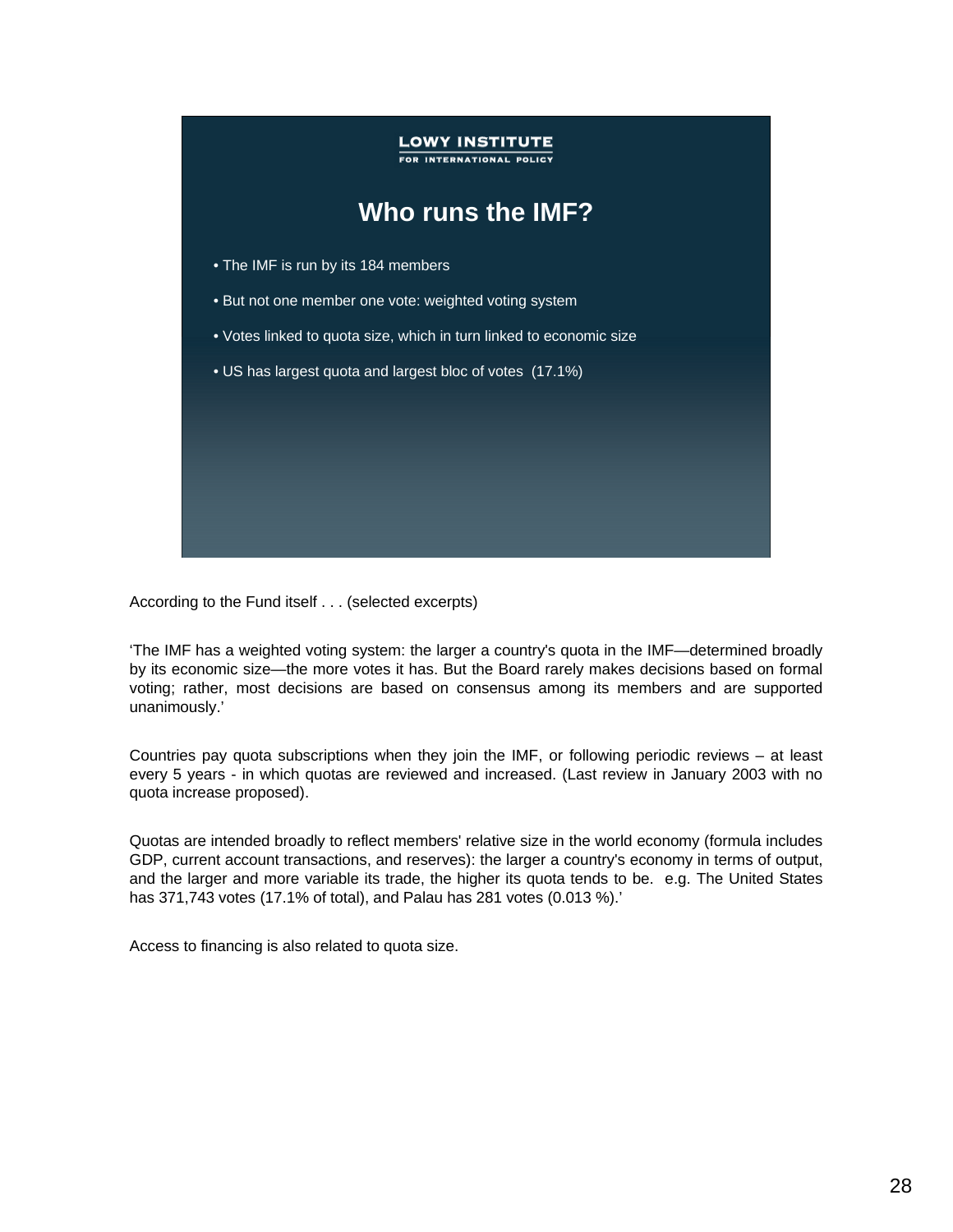

The member economies run the IMF through a structure based on a board of governors, the IMFC, and the Executive Board, which conducts day to day business.

By tradition the MD of the IMF is a European.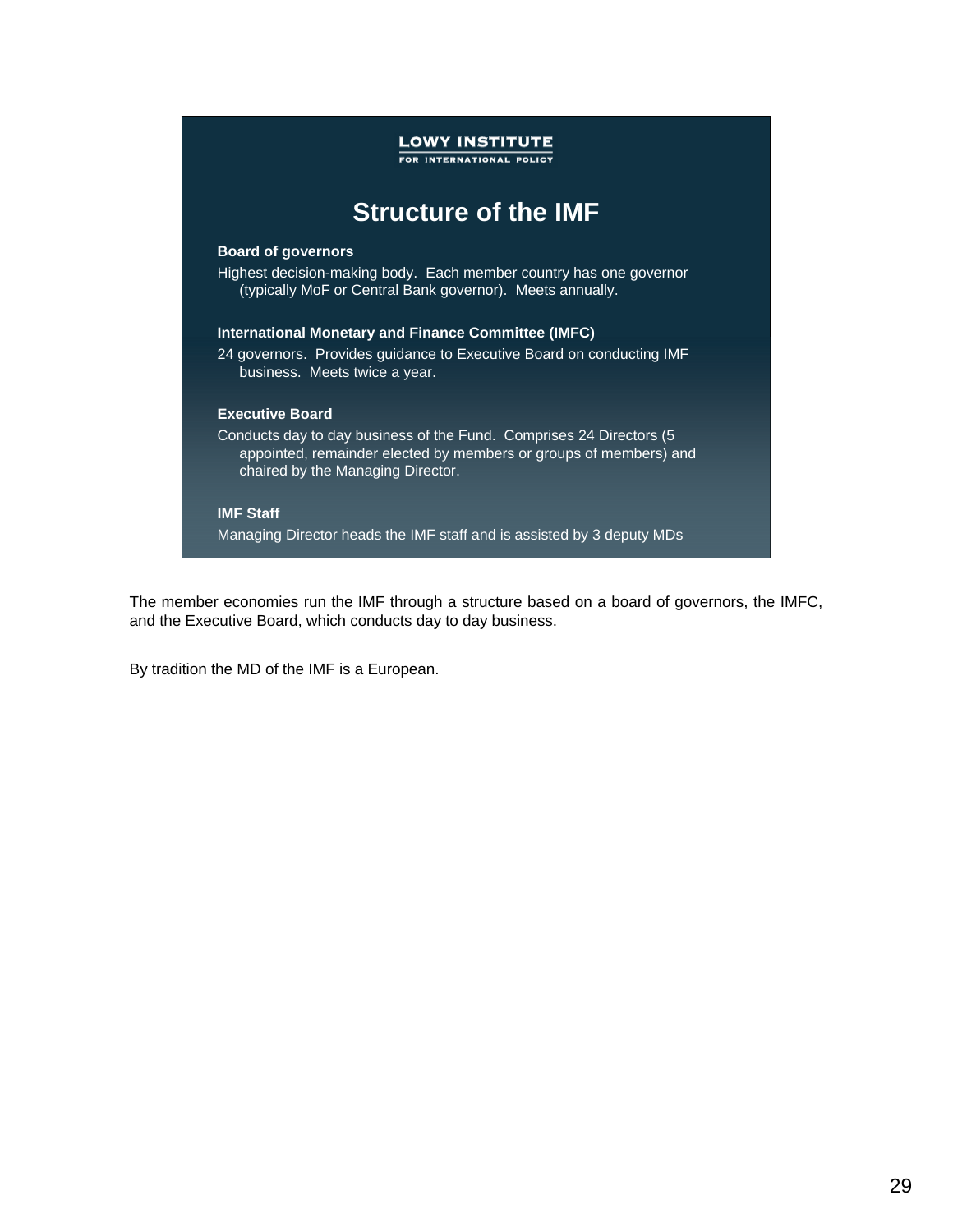

The ' World Bank' comprises two organizations:

### **International Bank for Reconstruction and Development (IBRD)**

Established in 1945 and has 184 Members. IBRD aims to reduce poverty in middle-income and 'creditworthy' poorer countries by promoting sustainable development through loans, guarantees, and (nonlending) analytical and advisory services.

### **International Development Association (IDA)**

Established in 1960 and has 165 members. Aim is to provide highly concessional (interest-free loans and grants) to the world's poorest countries that have little/no access to market borrowing.

The World Bank *Group* includes in addition . . .

### **The International Finance Corporation (IFC)**

promotes private sector investment by supporting high-risk sectors and countries.

### **The Multilateral Investment Guarantee Agency (MIGA)**

provides political risk insurance (guarantees) to investors in and lenders to developing countries.

### **The International Centre for Settlement of Investment Disputes (ICSID)**

settles investment disputes between foreign investors and their host countries.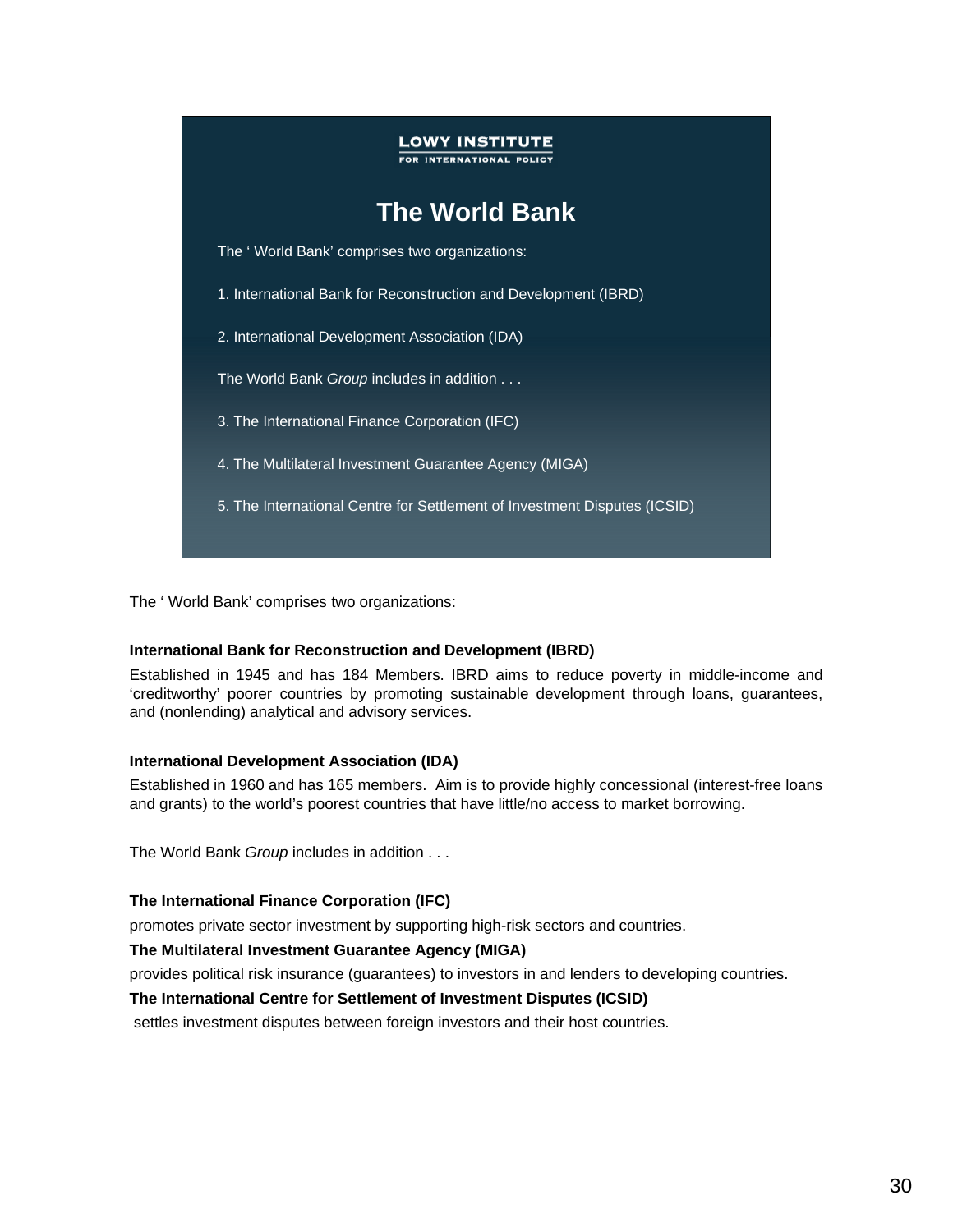

According to the World Bank's web site . . . (selected excerpts)

'The organizations that make up the World Bank Group are owned by the governments of member nations, which have the ultimate decision-making power within the organizations on all matters, be they policy, financial, or membership issues.

In the case the International Bank for Reconstruction and Development (IBRD), there are 184 member countries, nearly all the countries of the world. The International Development Association (IDA) has 165 members, the International Finance Corporation has 177 members, the Multilateral Investment Guarantee Agency has 164 members, and the International Centre for the Settlement of Investment Disputes has 140 members.

Under the Articles of Agreement of IBRD, to become a member of the Bank a country must first join the International Monetary Fund (IMF). Membership in IDA, IFC and MIGA are conditional on membership in IBRD.

Like all corporate organizations, each of the agencies of the World Bank Group has shareholders; these are the member countries. Every shareholder is allocated a certain number of votes linked to the size of its shareholding. The votes include a specified number of membership votes (which is the same for all members) and additional votes based on the number of shares of the stock held.

The number of shares a country has is based roughly on the size of its economy. The United States is the largest single shareholder, with 16.41 percent of votes, followed by Japan (7.87 percent), Germany (4.49 percent), the United Kingdom (4.31 percent), and France (4.31 percent). The rest of the shares are divided among the other member countries.'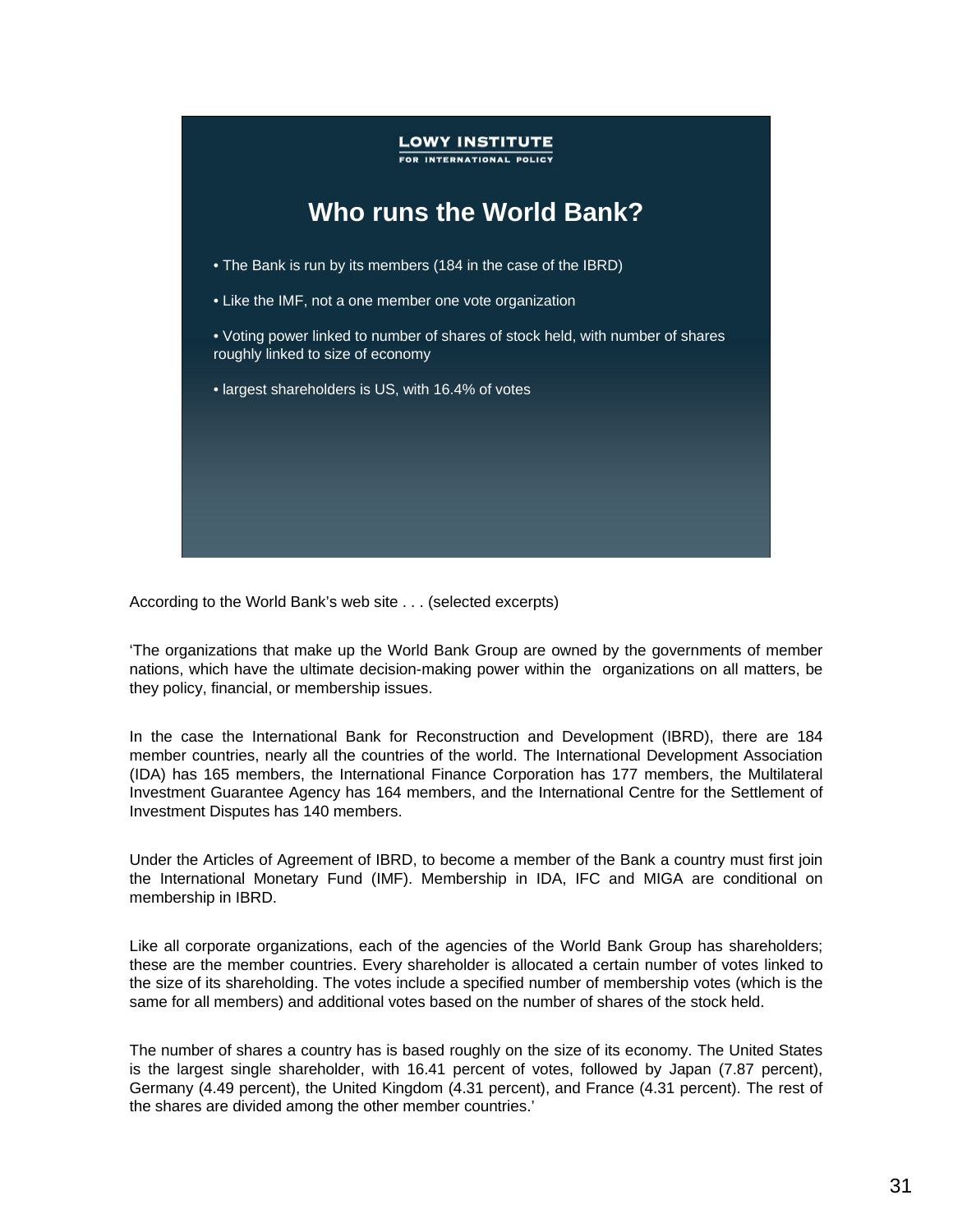FOR INTERNATIONAL POLICY

### **Structure of the World Bank**

#### **Board of governors**

Each member country appoints one Governor and one Alternate Governor in accordance with the Bank's Articles of Agreement. Articles vest all powers of the Bank in the Board. Board meets annually.

#### **Executive Directors**

Conduct day to day business of the Bank. The 19 Executive Directors function in continuous session and meet as often as the Bank's business requires.

#### **President**

The president is, by tradition, a national of the largest shareholder (US). Elected for a five-year renewable term, the president chairs meetings of the Board of Directors and is responsible for overall management.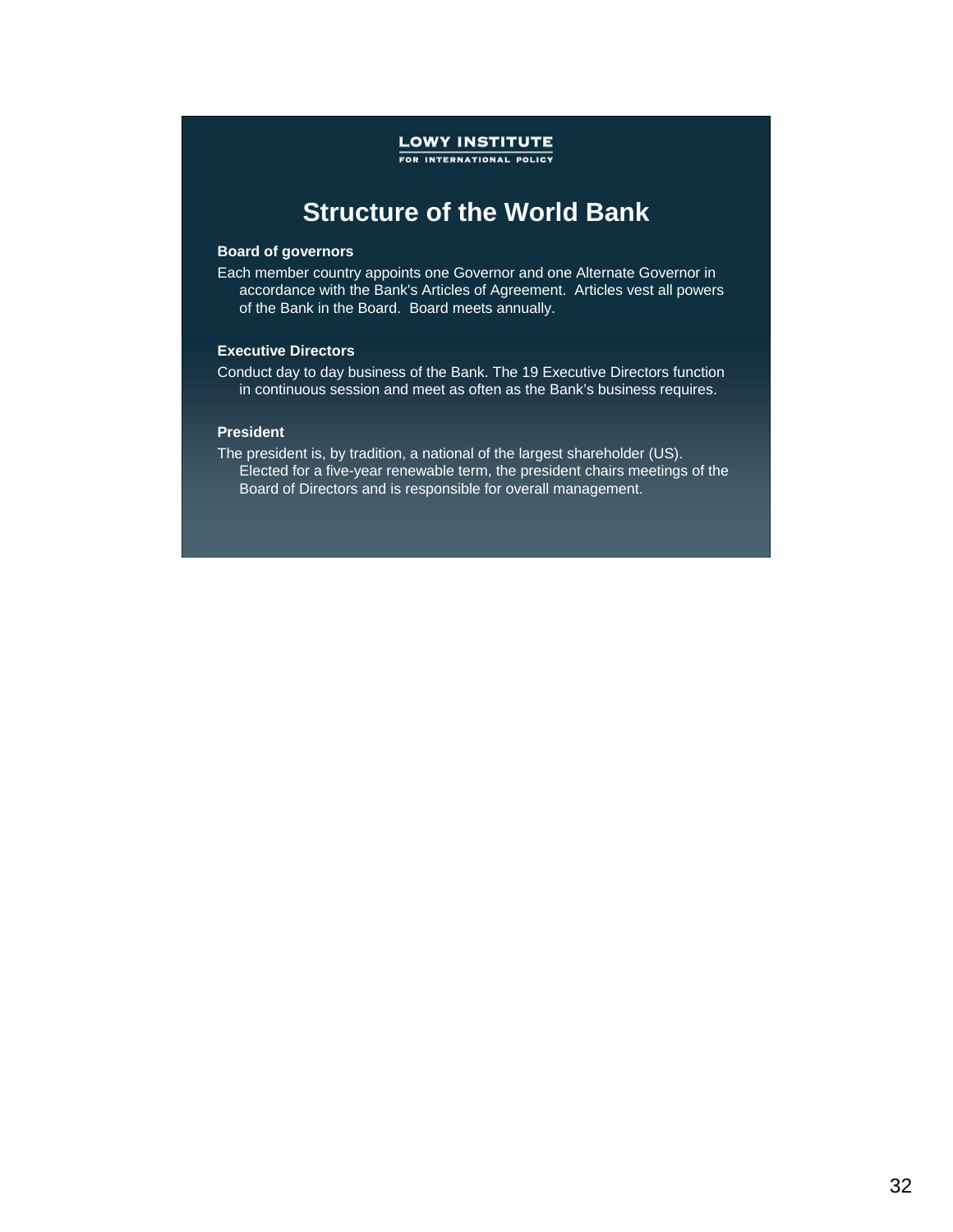

The WTO replaced the GATT as an international organization at the end of the Uruguay Round, but the General Agreement itself still exists as the umbrella treaty for trade in goods.

The WTO is a set of rules that provide the legal framework for international commerce.

Beneath the umbrella WTO agreement (the agreement that establishes the WTO itself) sit the three agreements that cover the three broad areas of international commerce covered by the WTO: goods (GATT), services (GATS) and intellectual property rights (TRIPS).

The agreements on goods and services are also supported by extra agreements and annexes that detail special requirements for specific sectors / issues, and by detailed schedules (lists) of commitments. Under GATT these generally take the form of binding commitments on tariffs for goods; under GATS, they are commitments stating how much access foreign service providers are allowed.

These measures are underpinned by the WTO's dispute settlement mechanism and trade policy reviews.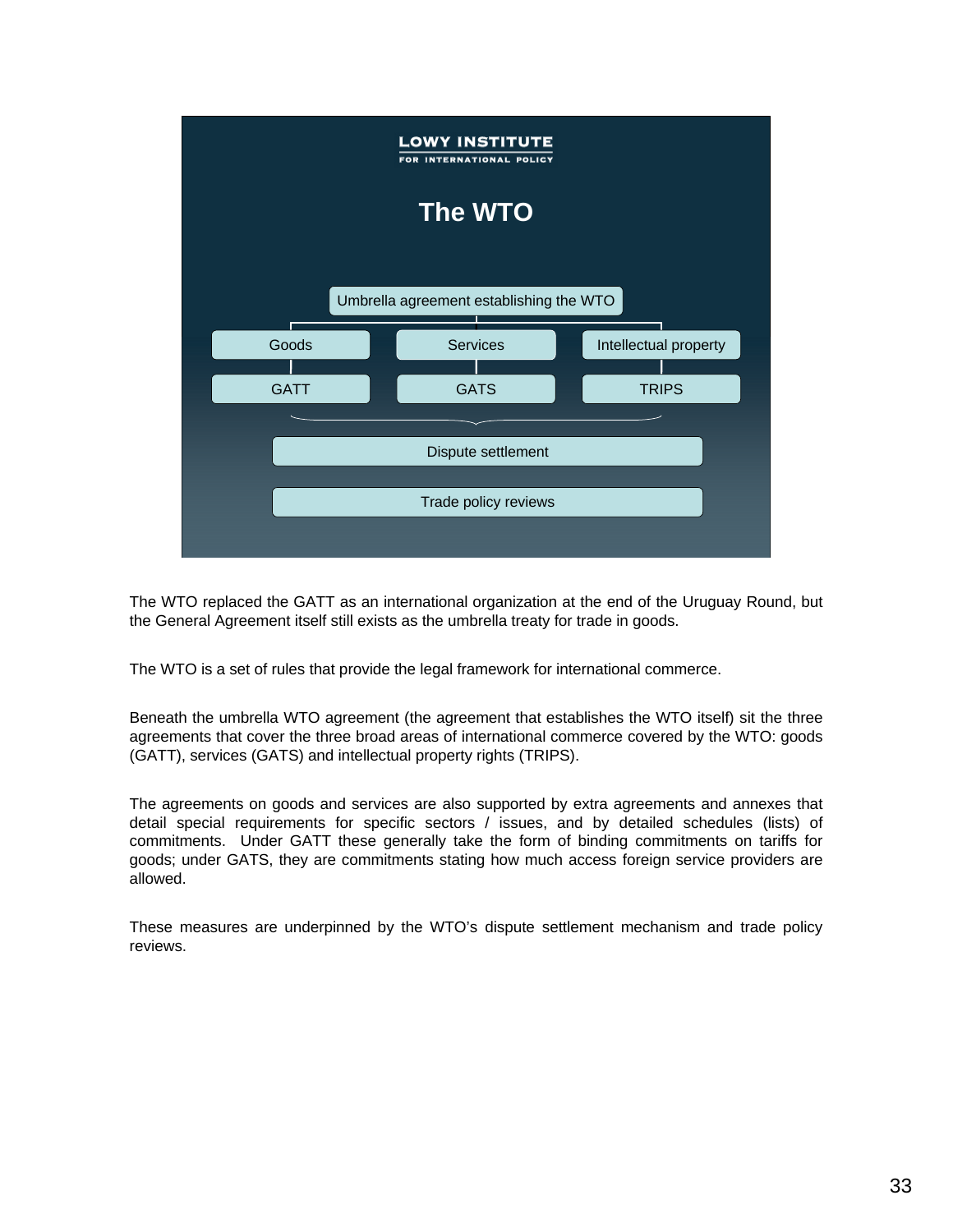

According to the WTO . . . (selected excerpts)

'The WTO is run by its member governments. All major decisions are made by the membership as a whole, either by ministers (who meet at least once every two years) or by their ambassadors or delegates (who meet regularly in Geneva). Decisions are normally taken by consensus.

In this respect, the WTO is different from some other international organizations such as the World Bank and International Monetary Fund. In the WTO, power is not delegated to a board of directors or the organization's head.

Since decisions are made by consensus, without voting, informal consultations within the WTO play a vital role in bringing a vastly diverse membership round to an agreement. One step away from the formal meetings are informal meetings that still include the full membership, such as those of the Heads of Delegations (HOD). More difficult issues have to be thrashed out in smaller groups. A common recent practice is for the chairperson of a negotiating group to attempt to forge a compromise by holding consultations with delegations individually, in twos or threes, or in groups of 20-30 of the most interested delegations.

The "Green Room" is a phrase taken from the informal name of the director-general's conference room. It is used to refer to meetings of 20-40 delegations. These meetings can be called by a committee chairperson as well as the director-general, and can take place elsewhere, such as at Ministerial Conferences. In the end, decisions have to be taken by all members and by consensus.'